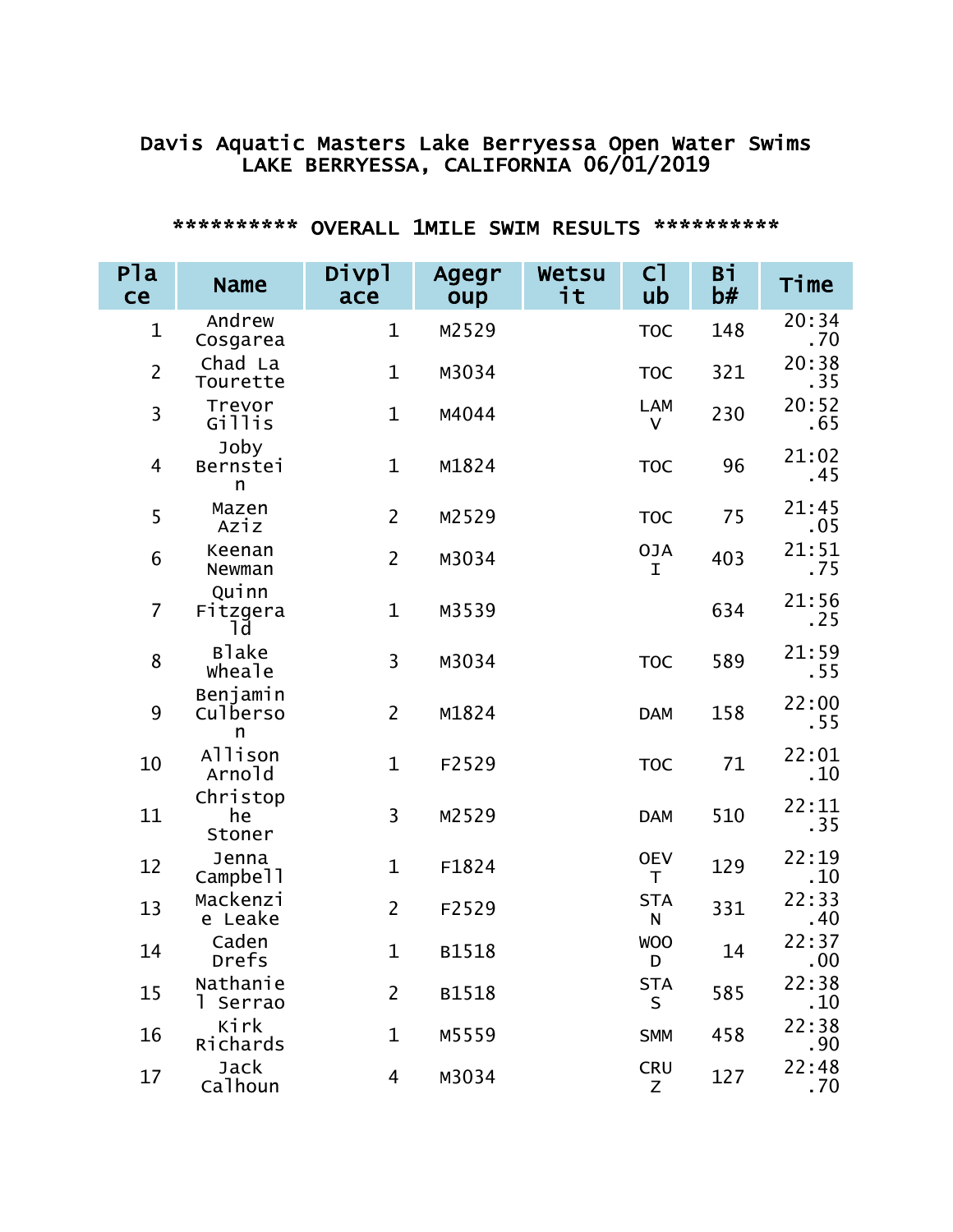| 18 | Lucas<br>walker                  | 3              | B1518 | PAS<br>A        | 51           | 22:52<br>.95      |
|----|----------------------------------|----------------|-------|-----------------|--------------|-------------------|
| 19 | Nico<br>Ghilardi                 | $\mathbf{1}$   | M4549 | <b>SMM</b>      | 228          | 23:02<br>.85      |
| 20 | Jorge<br>Ange1                   | $\mathbf 1$    | M5054 | <b>TVM</b>      | 67           | 23:03<br>.00      |
| 21 | Peter<br>Christie                | 4              | B1518 | <b>WCA</b><br>B | 11           | 23:08<br>.60      |
| 22 | Lindsay<br>Gaudinie<br>r         | $\mathbf 1$    | F3034 | <b>WCM</b>      | 221          | 23:09<br>. 45     |
| 23 | John<br>Sfingi                   | $\overline{2}$ | M5559 | SAW<br>S        | 490          | 23:13<br>.25      |
| 24 | Matt<br>Korman                   | 4              | M2529 | <b>TOC</b>      | 317          | 23:14<br>.45      |
| 25 | Matthew<br>Talmadge              | 5              | M3034 | <b>TOC</b>      | 517          | 23:17<br>.10      |
| 26 | Todd<br>Arris                    | $\overline{2}$ | M5054 | <b>TOC</b>      | 72           | 23:19<br>.15      |
| 27 | Anthony<br>Krieter               | 5              | B1518 |                 | 26           | 23:26<br>.25      |
| 28 | Luke<br>Anderson                 | 6              | B1518 | <b>WCA</b><br>B | $\mathbf{1}$ | 23:28<br>.20      |
| 29 | Kostas<br>Sarrigeo<br>rgid       | $\overline{2}$ | M4549 | <b>SUN</b><br>Y | 481          | 23:33<br>.40      |
| 30 | Katherin<br>e Yang               | $\overline{2}$ | F3034 | <b>ECA</b><br>М | 573          | 23:34<br>.80      |
| 31 | Suzanne<br>Heim-<br><b>Bowen</b> | $\mathbf{1}$   | F6064 | UC3<br>8        | 265          | 23:38<br>.85      |
| 32 | Matt<br>Roper                    | $\overline{2}$ | M3539 | <b>DAM</b>      | 469          | 23:41<br>.20      |
| 33 | Darryl<br>Johnson                | 3              | M5559 | $\frac{UC3}{8}$ | 293          | 23:41<br>.75      |
| 34 | Kyle<br>Flora                    | $\mathbf 1$    | B1314 | <b>WCA</b><br>B | 16           | 23:42<br>.75      |
| 35 | Mike<br>Carr                     | 4              | M5559 | <b>SRM</b>      | 130          | 23:44<br>.15      |
| 36 | Chris<br><b>Bond</b>             | 3              | M5054 | <b>MAM</b>      | 107          | 23:49<br>.80      |
| 37 | Kimberly<br>Elsbach              | $\mathbf{1}$   | F5559 | <b>DAM</b>      | 194          | 23:50<br>. 35     |
| 38 | Christop<br>he<br>whaley         | 6              | M3034 | <b>ECA</b><br>M | 560          | 23:54<br>$.00 \,$ |
| 39 | John<br>Piiraine                 | $\overline{7}$ | M3034 | <b>TOC</b>      | 434          | 23:54<br>.95      |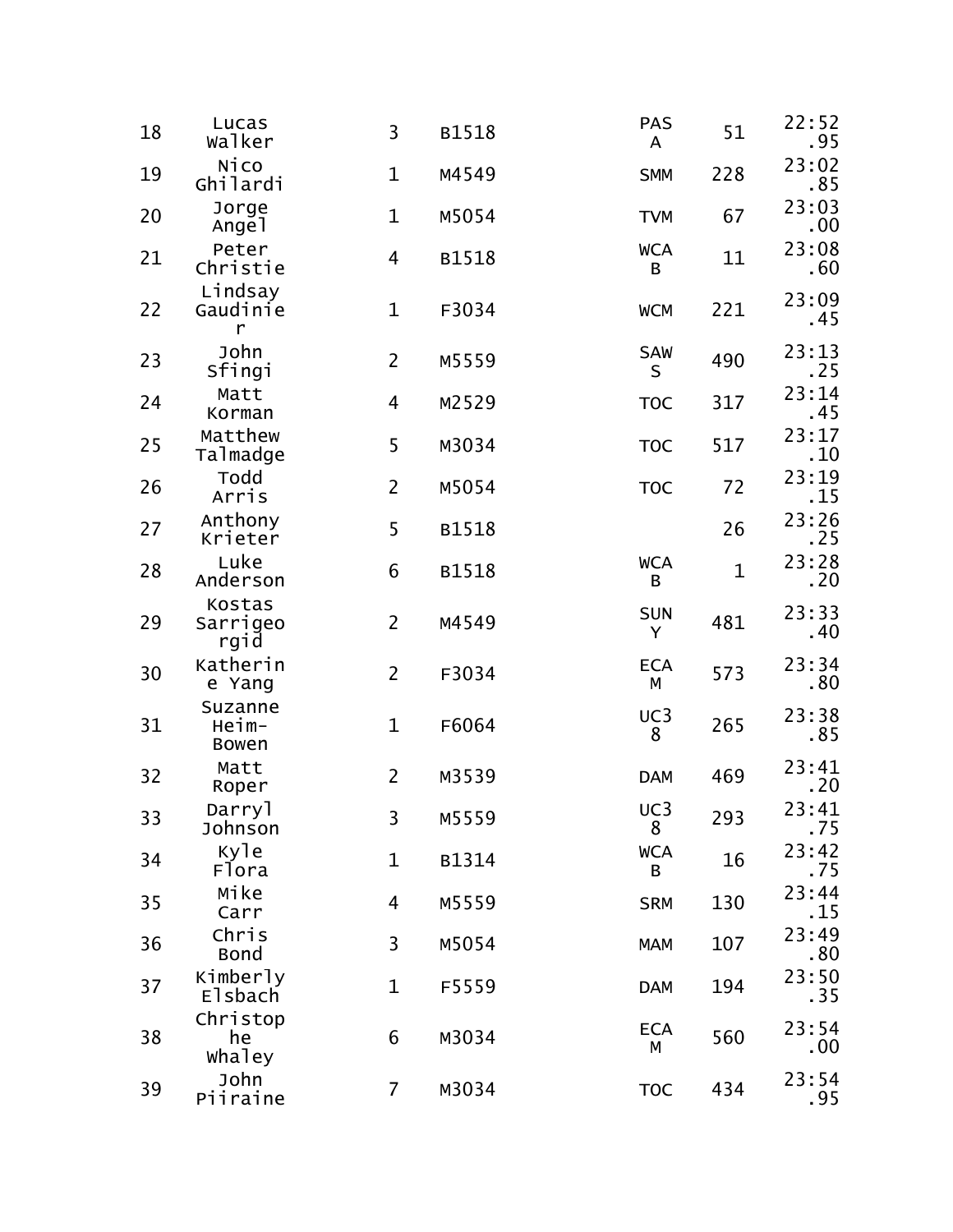|    | n                                |                |       |                            |     |               |
|----|----------------------------------|----------------|-------|----------------------------|-----|---------------|
| 40 | Fred<br>Ferroggi<br>aro          | $\mathbf 1$    | M6569 | <b>TOC</b>                 | 613 | 23:55<br>.15  |
| 41 | Lanna<br>Kozlowsk                | $\overline{2}$ | F1824 | <b>DAM</b>                 | 319 | 24:03<br>. 35 |
| 42 | Applejea<br>n Gwinn              | $\mathbf{1}$   | G1112 | <b>DAR</b><br>$\mathsf{T}$ | 19  | 24:03<br>.65  |
| 43 | Sara Kos                         | 1              | G1314 | <b>DAR</b><br>T.           | 25  | 24:03<br>.90  |
| 44 | David<br>Lederman                | 4              | M5054 | <b>CRU</b><br>Z            | 579 | 24:12<br>.50  |
| 45 | Dean<br>Atchison                 | 3              | M4549 | <b>MEM</b><br>$\Omega$     | 632 | 24:12<br>.60  |
| 46 | Danielle<br><b>Becks</b>         | $\mathbf{1}$   | F3539 | <b>TOC</b>                 | 88  | 24:13<br>.65  |
| 47 | Michael<br>Guirl                 | 4              | M4549 | <b>MOS</b><br>Τ            | 245 | 24:16<br>.05  |
| 48 | Jing Li                          | 3              | F3034 | <b>SMM</b>                 | 343 | 24:18<br>.10  |
| 49 | Kurt<br>Oeler                    | 5              | M5054 | <b>TOC</b>                 | 408 | 24:20<br>.00  |
| 50 | Tesla<br>Profumo                 | $\mathbf{1}$   | F4044 | <b>CRU</b><br>Z            | 445 | 24:20<br>.50  |
| 51 | Christop<br>he<br>Ferguson       | 5              | M2529 | <b>TOC</b>                 | 591 | 24:20<br>.60  |
| 52 | Avery<br>Pellican<br>$\mathbf 0$ | 1              | B1112 | AQU<br>A                   | 41  | 24:20<br>.80  |

## Davis Aquatic Masters Lake Berryessa Open Water Swims<br>LAKE BERRYESSA, CALIFORNIA 06/01/2019

| P <sub>1</sub> a<br>ce | <b>Name</b>      | Divpla<br>ce | Agegro<br>up | Wetsu<br>it | C1u             | <b>Bib</b> | Time         |
|------------------------|------------------|--------------|--------------|-------------|-----------------|------------|--------------|
| 53                     | Zachary<br>Elian |              | B1314        |             | <b>WCA</b><br>в |            | 24:27.<br>85 |
| 54                     | Doug<br>Wagner   | 6            | M5054        |             | <b>TVM</b>      | 548        | 24:28.<br>45 |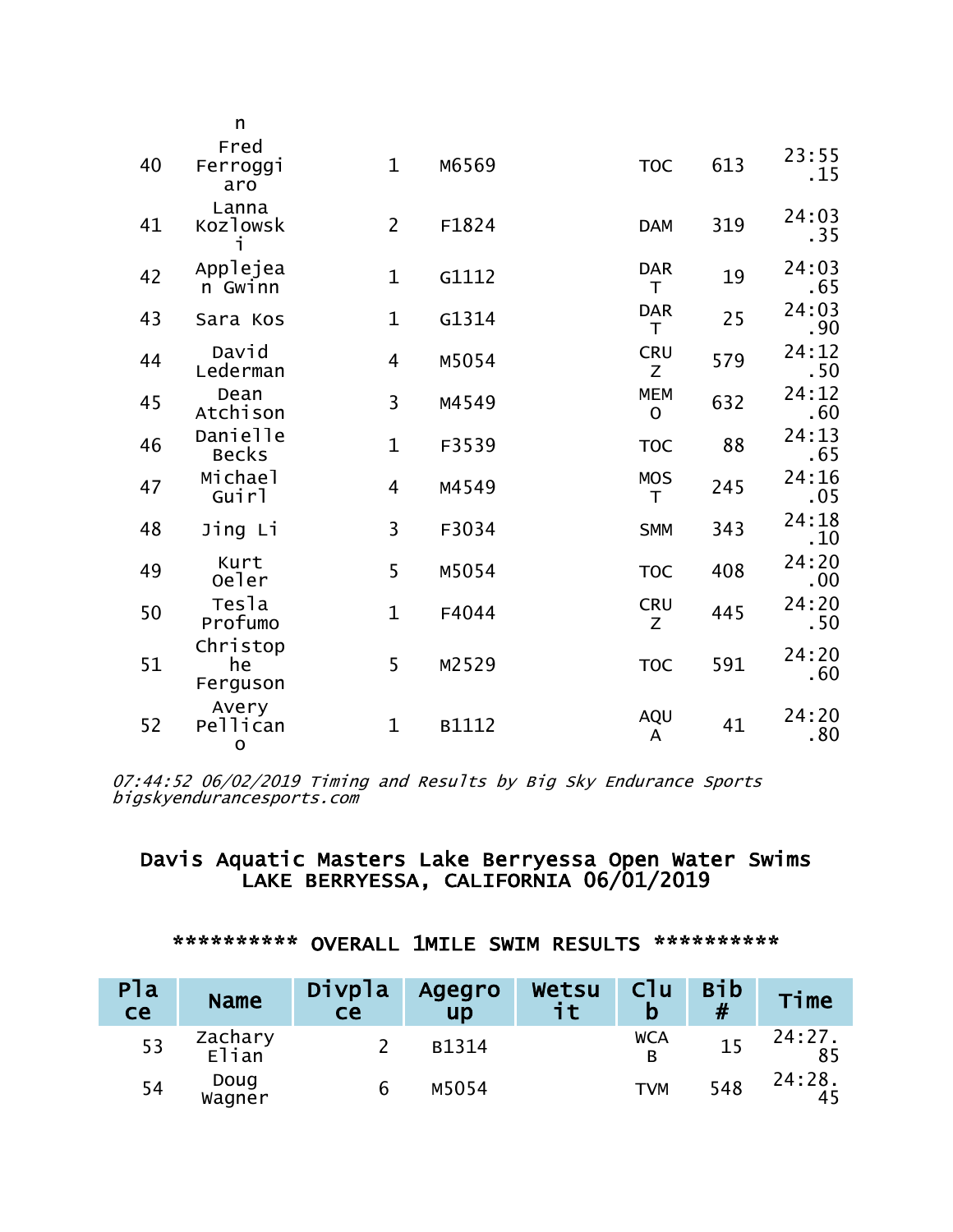| 55 | Eric<br>Wong              | 3              | M3539 |             | UC3<br>8                   | 567 | 24:28.<br>85 |
|----|---------------------------|----------------|-------|-------------|----------------------------|-----|--------------|
| 56 | <b>Bryan</b><br>Pestone   | 6              | M2529 |             | <b>SRM</b>                 | 427 | 24:29.<br>15 |
| 57 | William<br>Schulz         | $\overline{7}$ | B1518 |             | <b>WCA</b><br>B            | 604 | 24:32.<br>95 |
| 58 | Andrew<br>Packer          | $\overline{7}$ | M2529 |             | <b>SCS</b><br>$\mathsf{C}$ | 417 | 24:33.<br>70 |
| 59 | <b>Breanna</b><br>Schafer | 3              | F1824 |             | <b>VAC</b><br>A            | 484 | 24:33.<br>85 |
| 60 | Laura<br>Va <sub>1</sub>  | 1              | F6569 |             | <b>TAM</b>                 | 536 | 24:39.<br>65 |
| 61 | Tulio<br>Solorza<br>no    | 8              | B1518 |             | <b>WCA</b><br>B            | 48  | 24:41.<br>15 |
| 62 | Rick<br>Hamilto<br>n      | 7              | M5054 |             | <b>MAM</b>                 | 250 | 24:41.<br>30 |
| 63 | Nichola<br>S<br>Hanley    | $\overline{2}$ | M4044 |             | <b>VAC</b><br>A            | 252 | 24:46.<br>00 |
| 64 | walt<br>Deppe             | 8              | M2529 |             | UC3<br>8                   | 180 | 24:49.<br>85 |
| 65 | Christo<br>phe<br>Newman  | 4              | M3539 |             | <b>USF</b>                 | 402 | 24:52.<br>70 |
| 66 | Elyssa<br>Pedote          | 3              | F2529 |             | <b>TOC</b>                 | 423 | 24:53.<br>15 |
| 67 | <b>Shaila</b><br>Santos   | $\mathbf 1$    | G1518 |             | <b>WCA</b><br>B            | 47  | 24:59.<br>85 |
| 68 | Allan<br>Anderso<br>n     | 1              | M5559 | WETSUI<br>T | <b>MEL</b><br>$\mathsf{O}$ | 65  | 25:01.<br>00 |
| 69 | Karen<br>Schultz          | $\overline{2}$ | F4044 |             | SBM                        | 487 | 25:01.<br>80 |
| 70 | Soren<br>Stanton          | 3              | B1314 |             | <b>WCA</b><br>B            | 49  | 25:02.<br>05 |
| 71 | Lisa<br>Ward              | $\overline{2}$ | F5559 |             | <b>WCM</b>                 | 552 | 25:07.<br>00 |
| 72 | Madreen<br>a Lee          | $\overline{2}$ | G1518 |             | <b>WCA</b><br>B            | 27  | 25:09.<br>05 |
| 73 | Vivien<br>Mattice         | 3              | G1518 |             |                            | 587 | 25:10.<br>70 |
| 74 | Christi<br>ne<br>01son    | 4              | F2529 |             | <b>TOC</b>                 | 411 | 25:11.<br>00 |
| 75 | Eve<br>Maidenb            | 3              | F4044 |             | <b>CVM</b><br>М            | 357 | 25:11.<br>95 |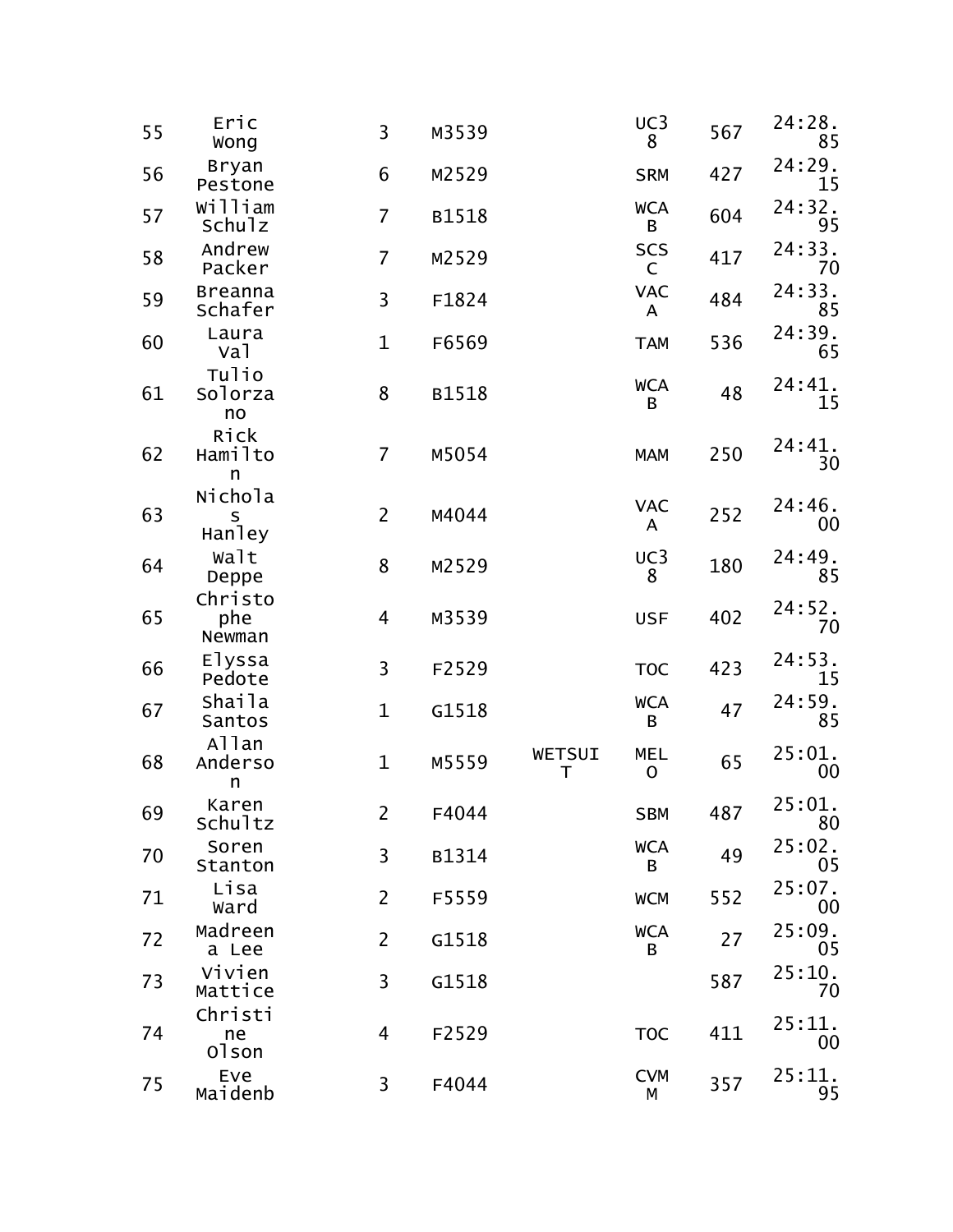|    | erg                      |                |       |                           |     |              |
|----|--------------------------|----------------|-------|---------------------------|-----|--------------|
| 76 | Janice<br>Curtin         | $\mathbf{1}$   | F5054 | <b>SMS</b><br>Τ           | 162 | 25:13.<br>05 |
| 77 | Courtne<br>y wilde       | 5              | F2529 | <b>TOC</b>                | 561 | 25:14.<br>15 |
| 78 | Amy<br>Fischer           | 4              | F4044 | <b>CLO</b><br>V           | 208 | 25:16.<br>75 |
| 79 | Adelia<br>Biello         | $\overline{2}$ | G1112 | <b>DAR</b><br>T           | 5   | 25:20.<br>45 |
| 80 | Laureen<br>Welting       | $\overline{2}$ | F5054 | <b>TOC</b>                | 557 | 25:24.<br>40 |
| 81 | Marguer<br>ite<br>Meyer  | $\overline{2}$ | F6064 | <b>TOC</b>                | 609 | 25:25.<br>55 |
| 82 | Joel<br>Wilson           | 1              | M7074 | <b>CRU</b><br>Ζ           | 564 | 25:27.<br>85 |
| 83 | Lynn<br>Jolly            | 3              | F5054 | <b>TOC</b>                | 298 | 25:29.<br>75 |
| 84 | Peter<br>Guadagn<br>٦    | 1              | M6064 | <b>WCM</b>                | 243 | 25:31.<br>95 |
| 85 | Stewart<br>Murray        | 5              | M5559 | <b>DAM</b>                | 397 | 25:33.<br>10 |
| 86 | Mark<br>Frazier          | $\overline{2}$ | M6064 | <b>VAC</b><br>A           | 216 | 25:33.<br>45 |
| 87 | Lydia<br>Roth            | 6              | F2529 | <b>TEM</b><br>E           | 472 | 25:33.<br>90 |
| 88 | Stephan<br>ı e<br>Curtis | $\overline{2}$ | F3539 | <b>SAC</b>                | 163 | 25:35.<br>20 |
| 89 | Yurika<br>Sakai          | 3              | G1112 | <b>DAR</b><br>Τ           | 46  | 25:36.<br>00 |
| 90 | Harriso<br>n.<br>Tingler | 9              | M2529 | <b>TOC</b>                | 525 | 25:38.<br>35 |
| 91 | Samuel<br>McAdam         | 8              | M5054 | <b>DAM</b>                | 369 | 25:40.<br>85 |
| 92 | Brian<br><b>Bolz</b>     | 3              | M4044 | <b>DAM</b>                | 105 | 25:43.<br>25 |
| 93 | Daniel<br>Collazo<br>S   | 9              | M5054 | <b>MEM</b><br>$\mathbf 0$ | 144 | 25:43.<br>50 |
| 94 | Kimberl<br>y.<br>Almeida | 3              | F3539 | <b>ECA</b><br>М           | 61  | 25:43.<br>95 |
| 95 | John<br>Dickey           | 3              | M6064 | <b>DAM</b>                | 183 | 25:45.<br>40 |
| 96 | Mark                     | 6              | M5559 | <b>AHM</b>                | 569 | 25:47.       |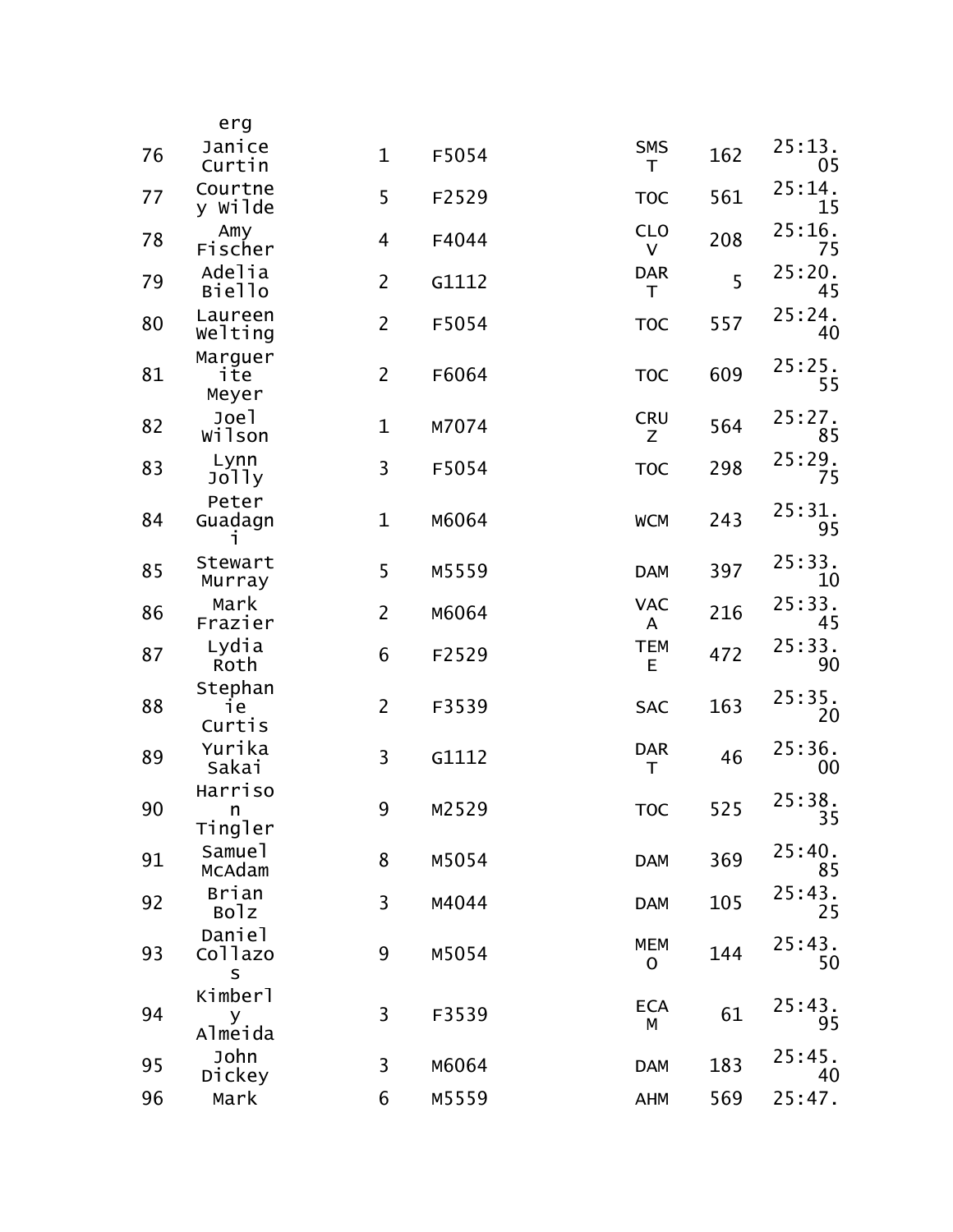|     | woollga<br>r          |                |       | $\mathsf{S}$    |     | 55           |
|-----|-----------------------|----------------|-------|-----------------|-----|--------------|
| 97  | Susan<br>Ingraha<br>m | 3              | F6064 | <b>MOS</b><br>T | 284 | 25:48.<br>45 |
| 98  | Ron<br>Emhoff         | $\overline{4}$ | M6064 | UC3<br>6        | 196 | 25:51.<br>00 |
| 99  | Dino<br>Pellica<br>no | 10             | M5054 | AQU<br>M        | 424 | 25:51.<br>15 |
| 100 | Craig<br>Gawlick      | 5              | M3539 | <b>NAM</b><br>I | 222 | 25:52.<br>20 |
| 101 | Jane<br>Russell       | 3              | F5559 | <b>DAM</b>      | 476 | 25:52.<br>60 |
| 102 | Chase<br>Sheldon      | 8              | M3034 | <b>WOO</b><br>D | 492 | 25:56.<br>55 |
| 103 | Perry<br>Klebahn      | 11             | M5054 | <b>TOC</b>      | 311 | 26:01.<br>05 |
| 104 | Megan<br>Gawlick      | $\overline{2}$ | G1314 | <b>WOO</b><br>D | 17  | 26:04.<br>00 |

# Davis Aquatic Masters Lake Berryessa Open Water Swims<br>LAKE BERRYESSA, CALIFORNIA 06/01/2019

| P <sub>la</sub><br><b>ce</b> | <b>Name</b>                   | Divpla<br><b>ce</b> | Agegro<br>up | Wetsu<br>it | C <sup>1</sup> u<br>b     | <b>Bib</b><br># | Time         |
|------------------------------|-------------------------------|---------------------|--------------|-------------|---------------------------|-----------------|--------------|
| 105                          | Josephi<br>ne<br><b>Brant</b> | 4                   | G1112        |             | <b>WOO</b><br>D           | 8               | 26:04.<br>65 |
| 106                          | Bill Mc<br>Cracken            | $\overline{7}$      | M5559        |             | <b>TVM</b>                | 368             | 26:09.<br>40 |
| 107                          | Gary<br>Antonic<br>k          | 8                   | M5559        |             | <b>STA</b><br>N           | 602             | 26:12.<br>80 |
| 108                          | Keevan<br>Harding             | 10                  | M2529        |             | <b>MEM</b><br>$\mathbf O$ | 255             | 26:28.<br>55 |
| 109                          | Stephan<br>ıе<br>Couch        | $\overline{4}$      | F5559        |             | <b>MEL</b><br>O           | 151             | 26:29.<br>80 |
| 110                          | Jayne<br>Riley                | $\mathbf{1}$        | F5559        | WETSUI      | <b>SRV</b><br>М           | 459             | 26:30.<br>85 |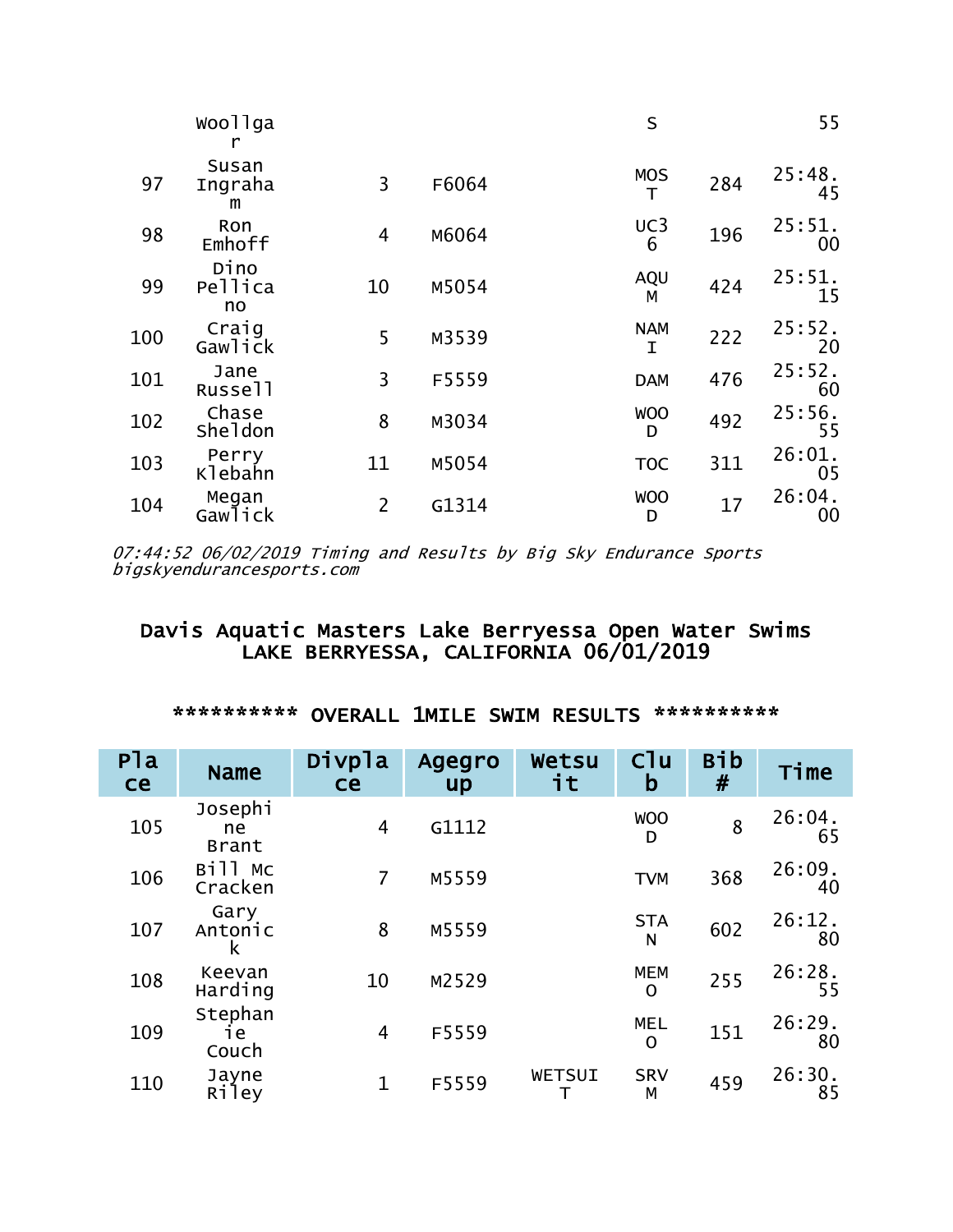| 111 | Jamie<br>Neuwirt<br>h               | 9              | M3034 |             | <b>TOC</b>       | 401            | 26:32.<br>20 |
|-----|-------------------------------------|----------------|-------|-------------|------------------|----------------|--------------|
| 112 | Cyane<br>Anaya                      | $\mathbf 1$    | F4549 | WETSUI<br>Τ | <b>TEM</b><br>E  | 64             | 26:33.<br>55 |
| 113 | Cynthia<br>Hertzer                  | 4              | F5054 |             | <b>CRU</b><br>Z  | 269            | 26:36.<br>00 |
| 114 | Eric<br>Wright                      | 5              | M4549 |             | <b>CGM</b>       | 570            | 26:38.<br>60 |
| 115 | Taylor<br>Pajunen<br>Daniell        | 4              | F1824 |             | <b>OEV</b><br>Т  | 419            | 26:39.<br>05 |
| 116 | e<br>Dattili<br>$\mathbf{o}$        | $\overline{7}$ | F2529 |             | <b>SDS</b><br>M  | 168            | 26:42.<br>90 |
| 117 | Curtis<br><b>Brennan</b>            | 4              | M4044 |             | <b>WCM</b>       | 113            | 26:44.<br>70 |
| 118 | Kim<br>Leah<br>Morione<br>S         | 3              | G1314 |             | <b>WOO</b><br>D  | 34             | 26:46.<br>45 |
| 119 | Andrew<br>Hitchin<br>gs             | 9              | M5559 |             | <b>SAC</b><br>МA | 271            | 26:47.<br>55 |
| 120 | Michael<br>Heaney                   | 12             | M5054 |             | <b>WCM</b>       | 603            | 26:49.<br>60 |
| 121 | Gwendo <sub>1</sub><br>yn<br>Walter | 5              | F1824 |             | UC3<br>3         | 551            | 26:51.<br>35 |
| 122 | Todd<br>Virkus                      | 6              | M4549 |             | <b>ASC</b><br>P  | 545            | 26:51.<br>45 |
| 123 | Lynea<br>Albers                     | 1              | F3539 | WETSUI<br>Т | <b>RAM</b><br>S  | 637            | 26:52.<br>65 |
| 124 | Jennife<br>r Mohn                   | 8              | F2529 |             | <b>DAM</b>       | 387            | 26:53.<br>80 |
| 125 | Stefano<br>Profumo                  | $\mathbf 1$    | M4044 | WETSUI<br>т | <b>CRU</b><br>Ζ  | 444            | 26:54.<br>15 |
| 126 | David<br>Law                        | 10             | M3034 |             | <b>MAM</b>       | 329            | 26:56.<br>65 |
| 127 | Alexa<br>Danner                     | 9              | F2529 |             | <b>DAM</b>       | 166            | 26:57.<br>35 |
| 128 | Pau1<br>Barta                       | 11             | M2529 |             | UC3<br>8         | 85             | 26:57.<br>70 |
| 129 | Bryant<br>Henness<br>У              | 5              | M4044 |             | <b>CCA</b>       | 267            | 26:58.<br>45 |
| 130 | Jasmine<br>Arroyo                   | 4              | G1314 |             | <b>SRN</b>       | $\overline{2}$ | 26:59.<br>65 |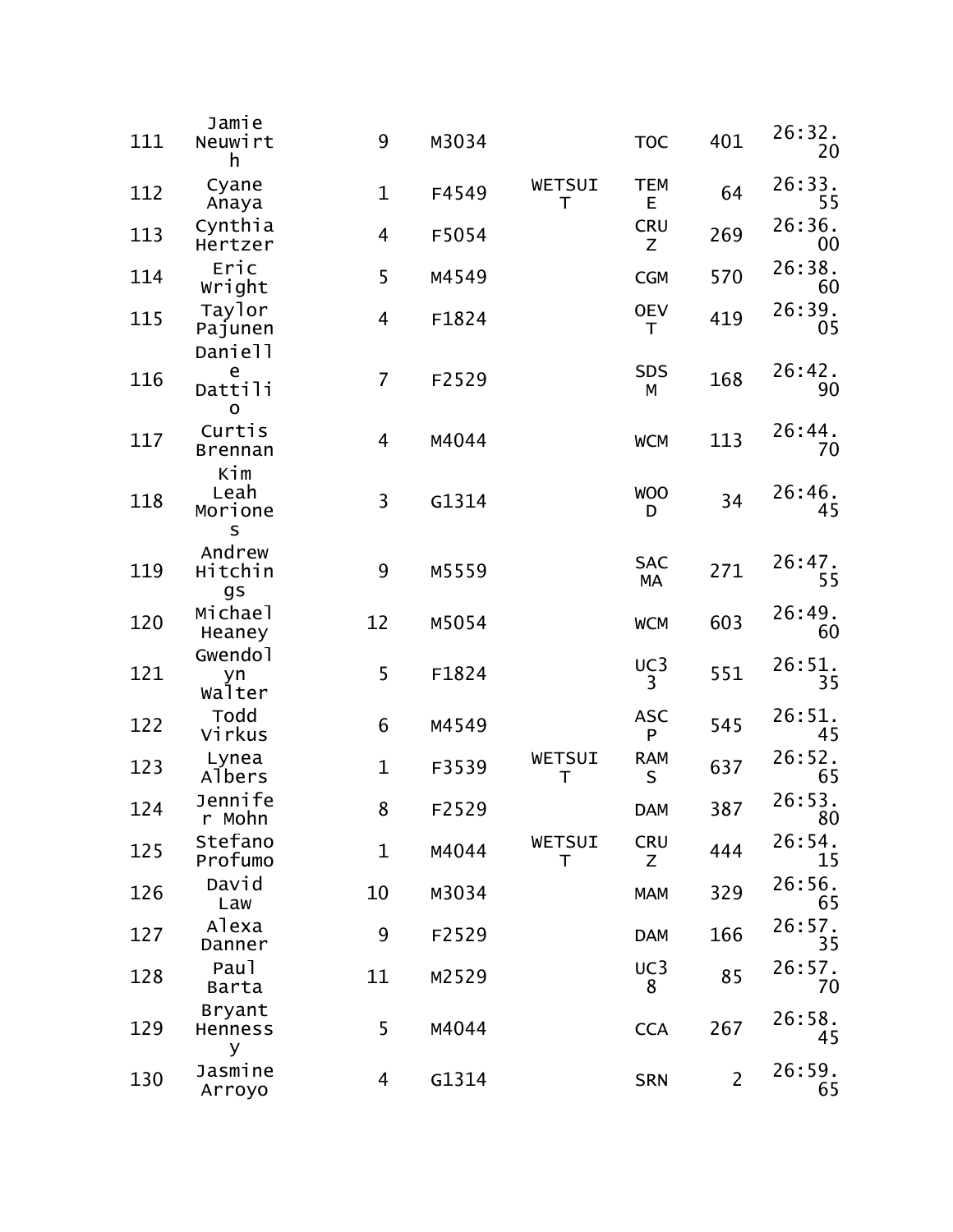| 131 | Dohna<br>Karabe <sub>1</sub><br>OV | 5              | G1314 |             | <b>SRN</b>                 | 22  | 27:02.<br>10 |
|-----|------------------------------------|----------------|-------|-------------|----------------------------|-----|--------------|
| 132 | Hannah<br>Kiehl                    | 5              | G1112 |             | <b>SRN</b>                 | 23  | 27:03.<br>85 |
| 133 | Lorrain<br>e<br>Sommers            | 4              | F6064 |             | <b>ECA</b><br>М            | 501 | 27:06.<br>50 |
| 134 | Shannon<br>Hackett                 | 4              | F3034 |             | <b>TOC</b>                 | 247 | 27:06.<br>70 |
| 135 | Chris<br>Watson                    | 10             | M5559 |             | UC3<br>8                   | 554 | 27:09.<br>05 |
| 136 | Hannah<br>Hoffman                  | 6              | G1314 |             | <b>SRN</b>                 | 20  | 27:10.<br>00 |
| 137 | Zoey<br>Cook                       | $\overline{7}$ | G1314 |             | <b>SRN</b>                 | 12  | 27:10.<br>15 |
| 138 | Kenda <sup>1</sup><br>Bjella       | $\mathbf{1}$   | F2529 | WETSUI<br>T | <b>CHI</b><br>$\mathsf{C}$ | 99  | 27:11.<br>60 |
| 139 | David<br>Macarai<br>g              | 9              | B1518 |             | <b>WCA</b><br>B            | 30  | 27:12.<br>95 |
| 140 | Amelia<br>Overstr<br>eet           | 8              | G1314 |             | <b>SRN</b>                 | 39  | 27:13.<br>65 |
| 141 | <b>Bob</b><br><b>Bruce</b>         | $\overline{2}$ | M7074 |             | <b>ORE</b><br>G            | 122 | 27:14.<br>05 |
| 142 | Mackenz<br>ie<br><b>Black</b>      | 9              | G1314 |             | <b>SRN</b>                 | 6   | 27:14.<br>10 |
| 143 | Vince<br>Piatt                     | 11             | M5559 |             | <b>WCM</b>                 | 433 | 27:16.<br>25 |
| 144 | Tiffany<br>Sudarma                 | 10             | F2529 |             | <b>TOC</b>                 | 513 | 27:19.<br>65 |
| 145 | TOM<br>Elson                       | $\overline{2}$ | M6569 |             | UC3<br>8                   | 195 | 27:27.<br>30 |
| 146 | Beccah<br>Rothsch<br>ild           | $\mathbf{1}$   | F4549 |             | <b>MAM</b>                 | 473 | 27:28.<br>35 |
| 147 | Scott<br>Wieking                   | 5              | M6064 |             | <b>DAM</b>                 | 639 | 27:32.<br>45 |
| 148 | Daniel<br>Paglio                   | 6              | M3539 |             | <b>SER</b><br>$\mathsf{C}$ | 418 | 27:36.<br>10 |
| 149 | Amanda<br>Larson                   | 5              | F3034 |             | <b>DAM</b>                 | 327 | 27:37.<br>90 |
| 150 | Heike<br>Mansoor                   | 5              | F5559 |             | UC3<br>8                   | 359 | 27:39.<br>45 |
| 151 | Isabell<br>e Couch                 | 6              | F1824 |             | UC3<br>8                   | 150 | 27:41.<br>80 |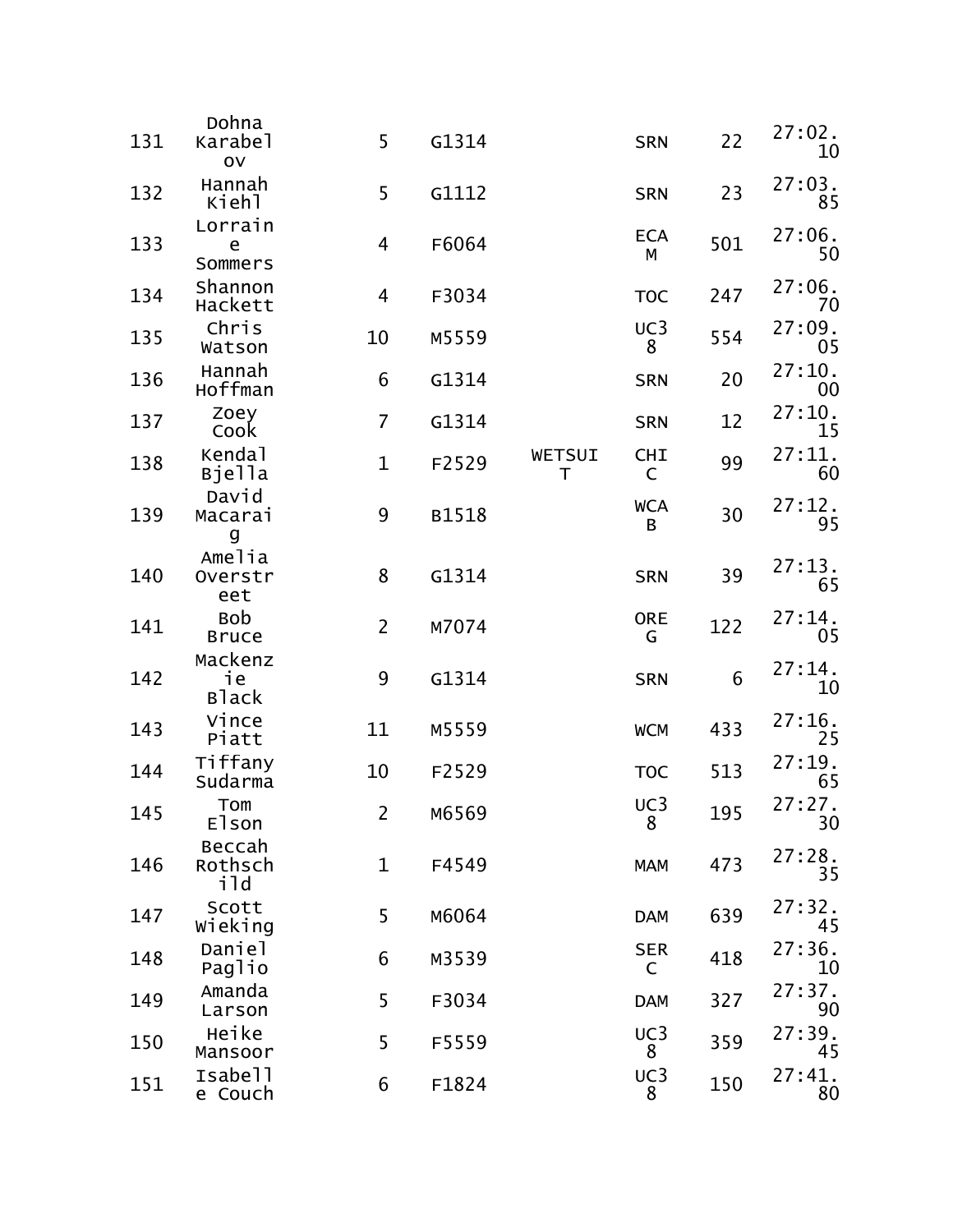| 152 | Elizabe<br>th<br>Fugit |    | F1824 | <b>OEV</b><br>т            | 218 | 27:45.<br>90 |
|-----|------------------------|----|-------|----------------------------|-----|--------------|
| 153 | Ashley<br>Davis        | 8  | F1824 | <b>CST</b><br>S            | 171 | 27:46.<br>55 |
| 154 | Erin<br>Lewis          | 10 | G1314 | <b>WCA</b><br>B            | 29  | 27:49.<br>30 |
| 155 | Cindi<br>Connoll       | 6  | F5559 | <b>SMA</b><br>$\mathsf{C}$ | 147 | 27:52.<br>60 |
| 156 | Michael<br>Chapman     | 6  | M4044 | <b>VCM</b>                 | 137 | 27:53.<br>65 |

## Davis Aquatic Masters Lake Berryessa Open Water Swims<br>LAKE BERRYESSA, CALIFORNIA 06/01/2019

| P <sub>la</sub><br><b>ce</b> | <b>Name</b>                   | Divpla<br><b>ce</b> | Agegro<br>up | Wetsu<br>it | $C1$ u<br>b               | Bib<br># | Time         |
|------------------------------|-------------------------------|---------------------|--------------|-------------|---------------------------|----------|--------------|
| 157                          | Suzanne<br>Zebedee            | $\overline{7}$      | F5559        |             | <b>MEL</b><br>$\mathbf 0$ | 574      | 27:55.<br>25 |
| 158                          | Markus<br>Daene               | $\overline{7}$      | M4044        |             | <b>TVM</b>                | 164      | 28:03.<br>55 |
| 159                          | Michell<br>e Rowe             | 5                   | F4044        |             | <b>TVM</b>                | 474      | 28:04.<br>30 |
| 160                          | Sophia<br>cla<br>Morione<br>S | 11                  | G1314        |             | <b>WOO</b><br>D           | 35       | 28:07.<br>85 |
| 161                          | Powe <sub>11</sub><br>Nielsen | 10                  | B1518        |             |                           | 38       | 28:09.<br>50 |
| 162                          | Vincent<br><b>Accurso</b>     | $\overline{7}$      | M3539        |             | <b>TOC</b>                | 54       | 28:14.<br>20 |
| 163                          | Chris<br>Tofane1<br>li        | 8                   | M3539        |             | <b>HTU</b><br>B           | 528      | 28:14.<br>40 |
| 164                          | Jimmy<br>Song                 | 9                   | M3539        |             | <b>MEM</b><br>$\mathbf 0$ | 503      | 28:16.<br>55 |
| 165                          | Terranc<br>e<br>Crowley       | $\overline{7}$      | M4549        |             | WIN<br>E                  | 157      | 28:20.<br>85 |
| 166                          | Sam                           | 4                   | B1314        |             | WA                        | 50       | 28:21.       |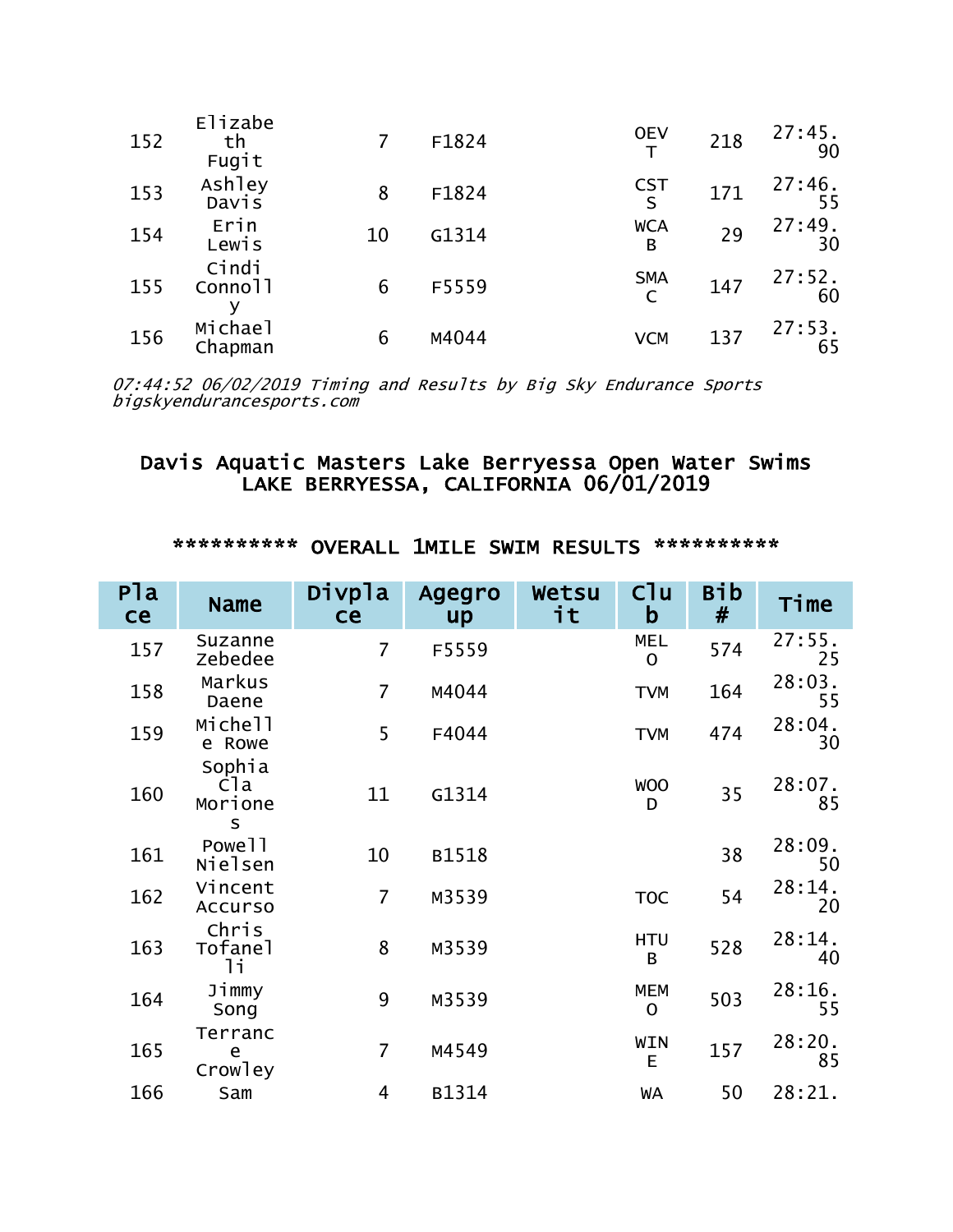|     | Virkus                         |                |       |                            |                | 95           |
|-----|--------------------------------|----------------|-------|----------------------------|----------------|--------------|
| 167 | Tyler<br>Gee                   | 10             | M3539 | UC3<br>8                   | 224            | 28:24.<br>40 |
| 168 | wendy<br>Pratt                 | 8              | F5559 | <b>DAM</b>                 | 442            | 28:28.<br>65 |
| 169 | Elizabe<br>th<br>Tiedema<br>nn | 9              | F5559 | <b>ARM</b>                 | 524            | 28:35.<br>10 |
| 170 | David<br>Manduja<br>no         | 11             | B1518 | <b>WOO</b><br>D            | 31             | 28:36.<br>25 |
| 171 | Daniela<br>Camarra             | 10             | F5559 | <b>GFD</b><br>M            | 601            | 28:38.<br>95 |
| 172 | Daniel<br>Sperka               | 13             | M5054 | <b>DAM</b>                 | 641            | 28:40.<br>40 |
| 173 | Finley<br><b>Brant</b>         | 5              | B1314 | <b>WOO</b><br>D            | $\overline{7}$ | 28:40.<br>85 |
| 174 | Lynn<br>Sondag                 | 5              | F5054 | <b>TAM</b>                 | 502            | 28:41.<br>15 |
| 175 | Vicki<br>Shu                   | 6              | F5054 | <b>MEM</b><br>$\mathbf 0$  | 494            | 28:53.<br>60 |
| 176 | Barbara<br>Lightfo<br>ot-Ni    | $\overline{2}$ | F6569 | <b>VAC</b><br>A            | 344            | 29:06.<br>65 |
| 177 | Doug<br>Putnam-<br>Pite        | 6              | M6064 | UC3<br>8                   | 446            | 29:07.<br>85 |
| 178 | Dana<br>Macabal<br>es          | 11             | F2529 | <b>CGM</b>                 | 352            | 29:08.<br>05 |
| 179 | Scot<br>Shoemak<br>er          | 14             | M5054 | <b>TAM</b>                 | 493            | 29:08.<br>40 |
| 180 | David<br>woodruf<br>f          | $\overline{7}$ | M6064 | <b>DAM</b>                 | 568            | 29:09.<br>00 |
| 181 | <b>Bob</b><br>Upshaw           | $\overline{3}$ | M7074 | <b>WCM</b>                 | 535            | 29:09.<br>50 |
| 182 | David<br>Carter                | $\overline{3}$ | M6569 | <b>SER</b><br>$\mathsf{C}$ | 132            | 29:10.<br>35 |
| 183 | Rebecca<br>Perry               | 11             | F5559 | <b>MAM</b>                 | 426            | 29:10.<br>45 |
| 184 | Spencer<br>Fine                | 8              | M4044 | UC3<br>8                   | 207            | 29:13.<br>55 |
| 185 | Stephen<br>Sma11               | 4              | M6569 | <b>MEM</b><br>$\mathsf{O}$ | 498            | 29:13.<br>90 |
| 186 | Sarah                          | 4              | F3539 | <b>TVM</b>                 | 242            | 29:15.       |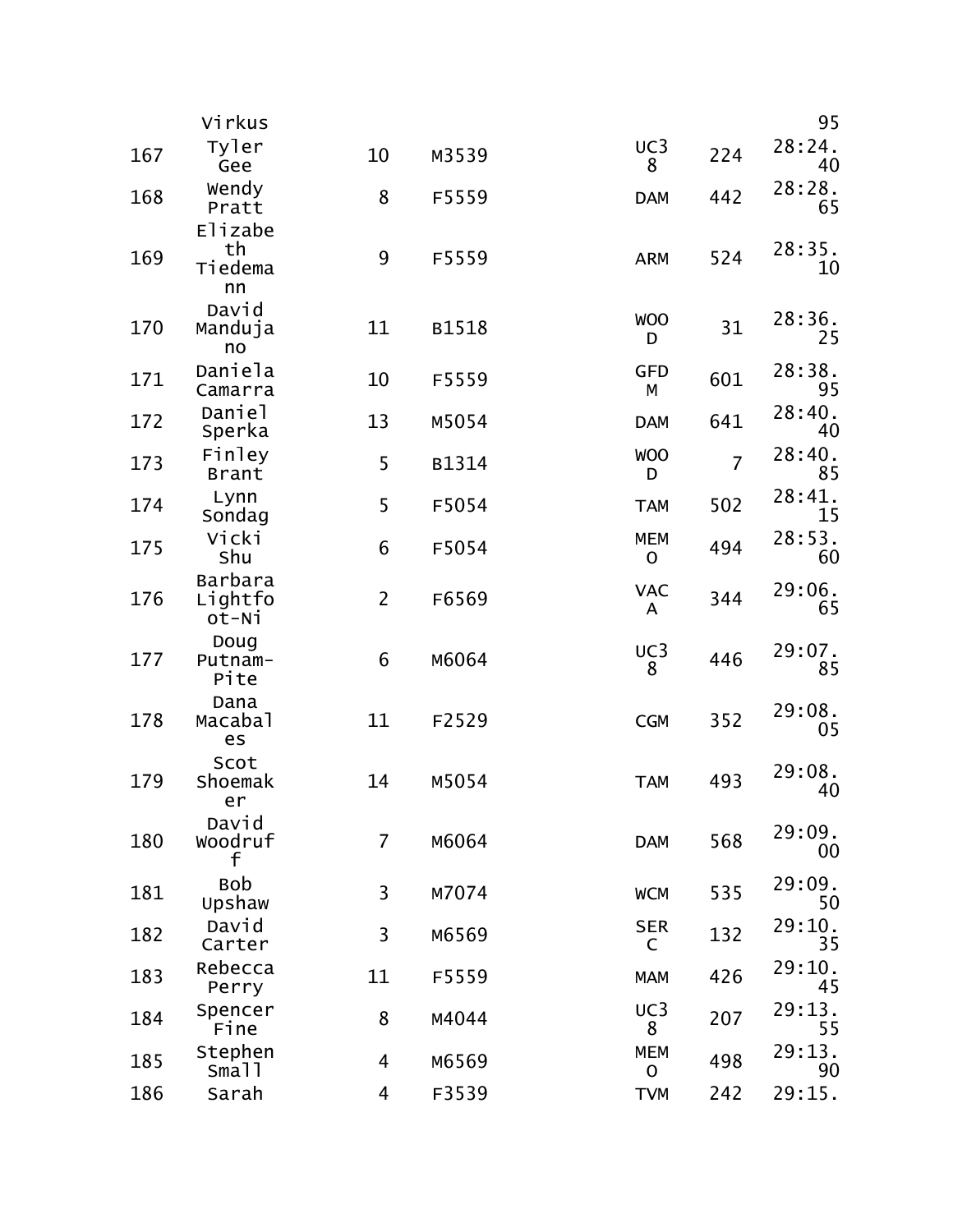|     | Groskop                          |                |       |             |                      |     | 55           |
|-----|----------------------------------|----------------|-------|-------------|----------------------|-----|--------------|
| 187 | Marni<br>Crooks                  | 6              | F4044 |             | <b>WCM</b>           | 154 | 29:19.<br>85 |
| 188 | Maggie<br>Roepke                 | $\overline{2}$ | F5559 | WETSUI<br>Τ | <b>ARM</b>           | 462 | 29:20.<br>20 |
| 189 | Joyce<br>Leary                   | $\overline{7}$ | F4044 |             | <b>ARM</b>           | 332 | 29:20.<br>35 |
| 190 | Joe<br>Davis                     | 12             | M5559 |             | <b>ARM</b>           | 173 | 29:25.<br>25 |
| 191 | Alexand<br>ra                    | 12             | F2529 |             | <b>CCA</b>           | 485 | 29:34.       |
|     | Scheff1<br>er                    |                |       |             |                      |     | 20           |
| 192 | Catheri<br>ne<br>Taylor          | 12             | F5559 |             | <b>WCM</b>           | 520 | 29:42.<br>05 |
| 193 | Phyllis<br>Quinn                 | 5              | F6064 |             | <b>TOC</b>           | 449 | 29:48.<br>55 |
| 194 | Jennife<br>r<br>Phalen           | 13             | F5559 |             | <b>DAM</b>           | 429 | 29:50.<br>80 |
| 195 | Jeffrey<br>Citron                | 8              | M6064 |             | <b>MEM</b><br>O      | 139 | 29:52.<br>35 |
| 196 | Daniell<br>e<br>Lipski           | 8              | F4044 |             | <b>ASC</b><br>P      | 346 | 30:04.<br>80 |
| 197 | Virgini<br>a<br>Jameson          | 5              | F3539 |             | <b>DAM</b>           | 289 | 30:11.<br>35 |
| 198 | <b>Bruce</b><br>Moh <sub>1</sub> | 4              | M7074 |             | T <sub>2N</sub><br>M | 386 | 30:17.<br>35 |
| 199 | Bea<br>Kandra                    | $\mathbf 1$    | F5054 | WETSUI<br>Τ | <b>ARM</b>           | 302 | 30:37.<br>30 |
| 200 | Colleen<br>Darling               | $\overline{2}$ | F4549 |             | <b>WCM</b>           | 167 | 30:42.<br>05 |
| 201 | Laurie<br>Lewis                  | 14             | F5559 |             | <b>UCS</b><br>F.     | 633 | 30:46.<br>00 |
| 202 | Loa<br>Ortiz                     | 9              | F4044 |             | <b>TEM</b><br>E      | 414 | 30:46.<br>55 |
| 203 | David<br>Stewart                 | 9              | M6064 |             | <b>VAC</b><br>A      | 509 | 30:46.<br>95 |
| 204 | Barry<br>Curran                  | 13             | M5559 |             | <b>SMS</b><br>T.     | 161 | 30:48.<br>50 |
| 205 | Regina<br>Agopian                | 9              | F1824 |             | UC3<br>8             | 57  | 30:49.<br>30 |
| 206 | Jessie<br>Hickel                 | 6              | F6064 |             | <b>EBA</b><br>T.     | 270 | 30:50.<br>25 |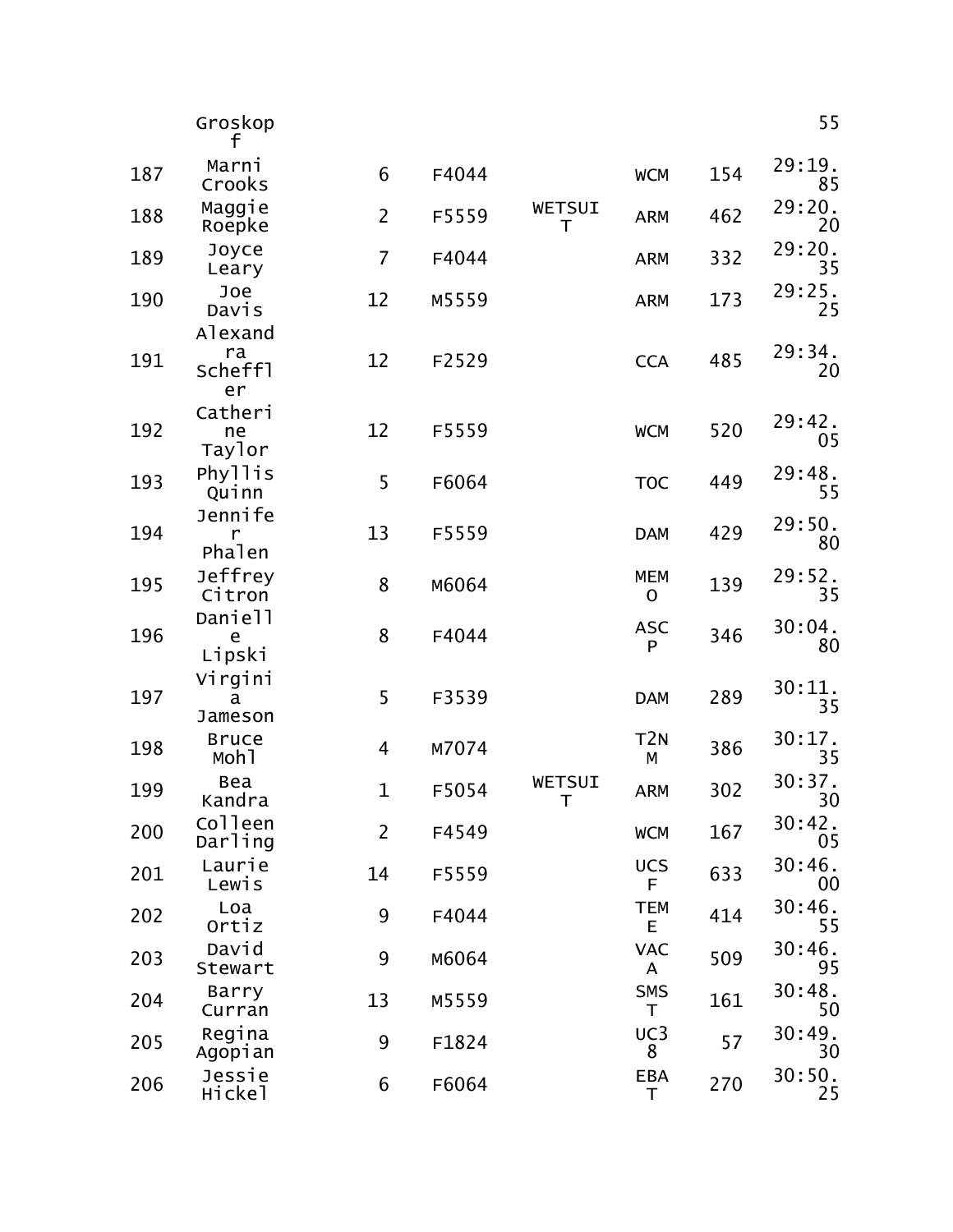| 207 | Thomas<br>Knopf    |    | M7074 | <b>TOC</b> | 313 | 30:50.<br>95 |
|-----|--------------------|----|-------|------------|-----|--------------|
| 208 | Michael<br>Maritze | 10 | M6064 | <b>RHM</b> | 361 | 30:55.<br>20 |

## Davis Aquatic Masters Lake Berryessa Open Water Swims<br>LAKE BERRYESSA, CALIFORNIA 06/01/2019

| P <sub>1</sub> a<br>ce | <b>Name</b>              | Divpla<br>ce   | Agegro<br>up | Wetsu<br>it | C <sup>1</sup> u<br>$\mathbf b$ | <b>Bib</b><br># | Time         |
|------------------------|--------------------------|----------------|--------------|-------------|---------------------------------|-----------------|--------------|
| 209                    | Stacey<br><b>Brezing</b> | 10             | F4044        |             | <b>DAM</b>                      | 115             | 30:55.<br>50 |
| 210                    | Misty<br><b>Black</b>    | 11             | F4044        |             | <b>OEV</b><br>T                 | 100             | 30:56.<br>05 |
| 211                    | Colleen<br>Rau           | 12             | F4044        |             | <b>MAM</b>                      | 453             | 31:05.<br>40 |
| 212                    | Hanna<br><b>Bartram</b>  | 13             | F2529        |             | <b>DAM</b>                      | 86              | 31:07.<br>15 |
| 213                    | Gregg<br>Recanzo<br>ne   | 14             | M5559        |             | <b>DAM</b>                      | 598             | 31:07.<br>70 |
| 214                    | Jake<br>Coin             | 11             | M3034        |             | <b>NUT</b><br>S                 | 143             | 31:07.<br>80 |
| 215                    | Scott<br>Andre           | 15             | M5559        |             | UC3<br>8                        | 607             | 31:11.<br>40 |
| 216                    | Dan<br>Winterr<br>owd    | 5              | M6569        |             | <b>SMS</b><br>T                 | 566             | 31:15.<br>35 |
| 217                    | Caitlin<br>Heffley       | 14             | F2529        |             | <b>RPM</b>                      | 263             | 31:32.<br>00 |
| 218                    | Katie<br>Murray          | 6              | F3539        |             | UC3<br>8                        | 395             | 31:37.<br>05 |
| 219                    | Tunisia<br>Batzer        | $\overline{7}$ | F3539        |             | <b>VAC</b><br>$\mathsf{A}$      | 87              | 31:44.<br>10 |
| 220                    | Jeffrey<br><b>Brown</b>  | 8              | M4549        |             | UC3<br>8                        | 120             | 31:48.<br>20 |
| 221                    | Laura<br>Anderso<br>n    | 15             | F5559        |             | <b>DAM</b>                      | 635             | 31:50.<br>25 |
| 222                    | Hannah                   | 4              | G1518        |             |                                 | 21              | 32:03.       |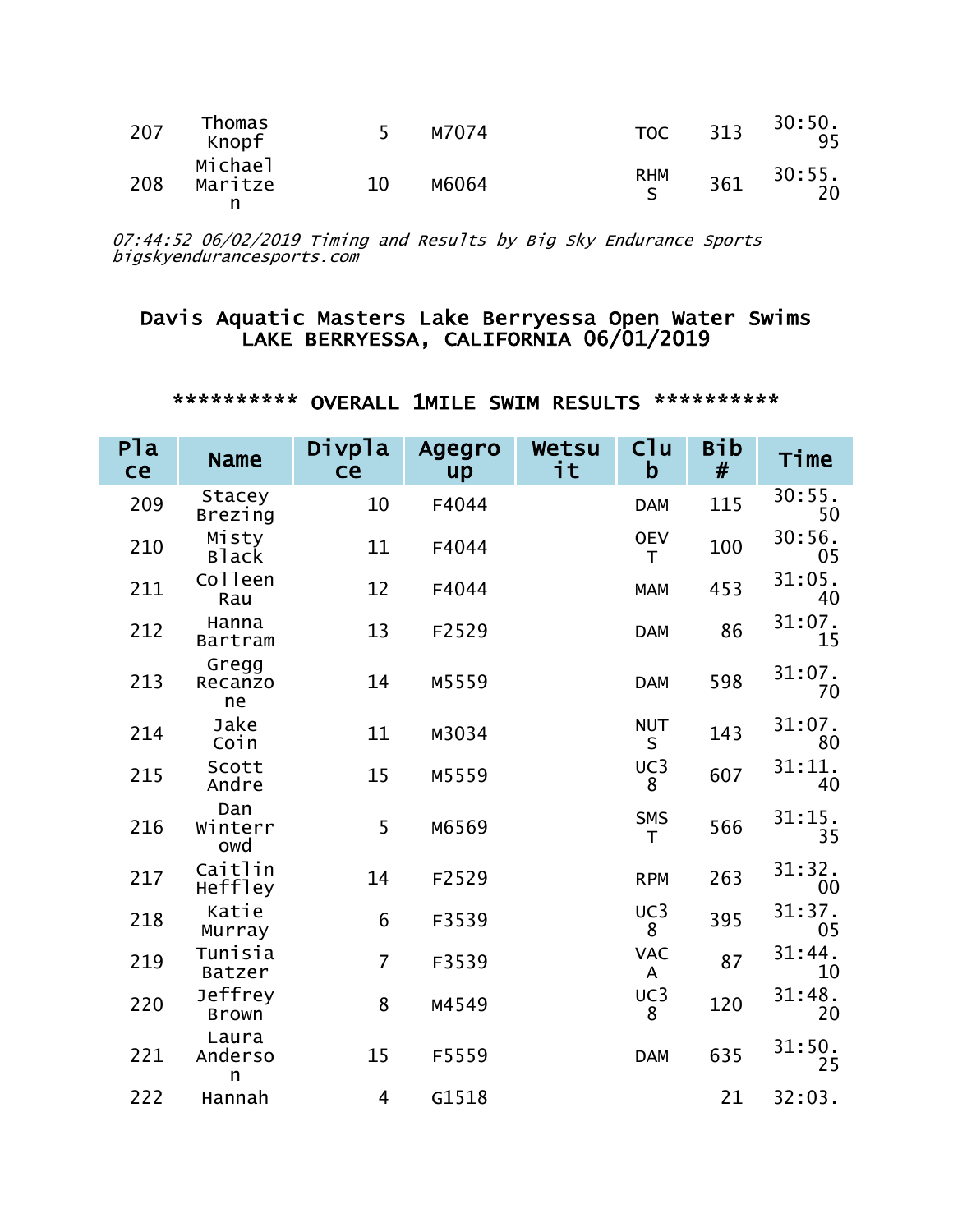|     | Huie                               |                |       |             |                            |     | 80           |
|-----|------------------------------------|----------------|-------|-------------|----------------------------|-----|--------------|
| 223 | Callie<br>Drefs                    | 12             | G1314 |             | <b>WOO</b><br>D            | 606 | 32:10.<br>95 |
| 224 | Gina<br>Huxsoll                    | 6              | G1112 |             | <b>WOO</b><br>D            | 610 | 32:11.<br>15 |
| 225 | Taylor<br>P <sub>l</sub> oy        | 8              | F3539 |             | <b>SMA</b><br>$\mathsf{C}$ | 437 | 32:15.<br>05 |
| 226 | Adam<br>Rumack                     | 11             | M3539 |             | <b>OJA</b><br>I.           | 475 | 32:16.<br>45 |
| 227 | Pau1<br>Philley                    | 12             | M3539 |             | <b>DAM</b>                 | 430 | 32:20.<br>95 |
| 228 | Nicole<br>Collins                  | 6              | F3034 |             | <b>OEV</b><br>T.           | 146 | 32:33.<br>90 |
| 229 | Jennife<br>$\mathsf{r}$<br>Collins | 9              | F3539 |             | <b>OEV</b><br>T            | 145 | 32:34.<br>70 |
| 230 | Patti<br>Philpot<br>t              | 3              | F4549 |             | <b>TCA</b><br>М            | 431 | 32:39.<br>75 |
| 231 | Michele<br>Ignoffo                 | $\overline{7}$ | F5054 |             | <b>CRU</b><br>Z            | 280 | 32:40.<br>35 |
| 232 | Mark<br>Woerner                    | 6              | M6569 |             | <b>DAM</b>                 | 584 | 32:44.<br>30 |
| 233 | <b>Elizabe</b><br>th<br>Clark      | $\overline{3}$ | F6569 |             | <b>NBA</b>                 | 140 | 32:45.<br>30 |
| 234 | Monica<br>Carney                   | 10             | F3539 |             | <b>CRU</b><br>Z            | 583 | 32:47.<br>65 |
| 235 | Arunde <sub>1</sub><br>Burrell     | 9              | M4549 |             | <b>TNS</b>                 | 126 | 32:56.<br>10 |
| 236 | Mariann<br>e Brems                 | $\mathbf 1$    | F7074 |             | <b>MEL</b><br>$\mathbf O$  | 112 | 33:01.<br>20 |
| 237 | Marcia<br>Benjami<br>n             | $\overline{7}$ | F6064 |             | <b>MEM</b><br>$\mathsf O$  | 93  | 33:02.<br>25 |
| 238 | Jim<br>Treman                      | 15             | M5054 |             | <b>MEM</b><br>$\mathbf 0$  | 530 | 33:04.<br>55 |
| 239 | George<br>Giles                    | 11             | M6064 |             | <b>VAC</b><br>A            | 229 | 33:08.<br>45 |
| 240 | Ahren<br>Lehnert                   | 10             | M4549 |             | <b>MEM</b><br>$\mathbf 0$  | 337 | 33:08.<br>45 |
| 241 | Judy<br><b>Bracken</b>             | 8              | F6064 |             | <b>SRV</b><br>М            | 108 | 33:08.<br>65 |
| 242 | Jay<br>Bedswor<br>th               | $\overline{2}$ | M5559 | WETSUI<br>т | <b>SRV</b><br>М            | 89  | 33:13.<br>95 |
| 243 | Sam<br>Kanner                      | $\mathbf 1$    | M3034 | WETSUI<br>T | <b>MAM</b>                 | 303 | 33:16.<br>45 |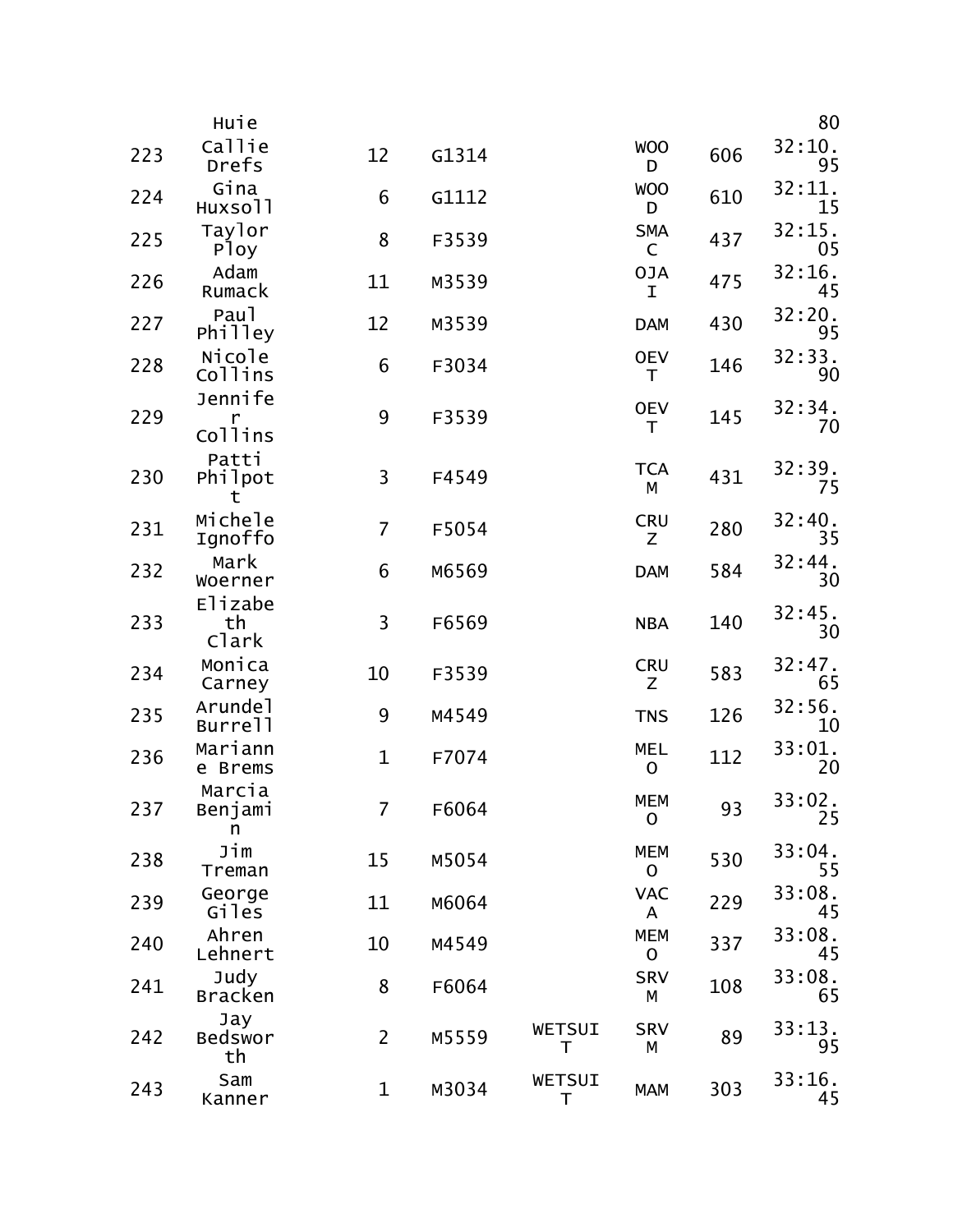| 244 | Devan<br>Nielsen        | 16             | M5559 |                       | <b>OEV</b><br>T.           | 37  | 33:17.<br>45 |
|-----|-------------------------|----------------|-------|-----------------------|----------------------------|-----|--------------|
| 245 | Rob Lee                 | 16             | M5054 |                       | <b>VAC</b><br>$\mathsf{A}$ | 335 | 33:23.<br>55 |
| 246 | Mitchel<br>1 Todd       | $\mathbf{1}$   | M5054 | WETSUI<br>$\mathsf T$ | <b>NUT</b><br>S            | 527 | 33:28.<br>95 |
| 247 | Sunne<br>Clarke         | $\overline{4}$ | F4549 |                       | <b>TEM</b><br>E            | 593 | 33:30.<br>55 |
| 248 | Christi<br>na<br>Kossa  | 8              | F5054 |                       | <b>RPM</b>                 | 318 | 33:31.<br>80 |
| 249 | Ava<br>Nielsen          | 13             | G1314 |                       |                            | 36  | 33:33.<br>45 |
| 250 | David<br>Benjami<br>n   | 6              | M7074 |                       | <b>MEM</b><br>$\mathbf 0$  | 92  | 33:37.<br>15 |
| 251 | Cecily<br>Sprouse       | 9              | F6064 |                       | <b>DAM</b>                 | 505 | 33:37.<br>80 |
| 252 | Jeffrey<br>Foster       | 17             | M5054 |                       | <b>MEM</b><br>$\mathbf 0$  | 211 | 33:38.<br>25 |
| 253 | Karen<br>Charney        | 9              | F5054 |                       | <b>DAM</b>                 | 138 | 33:40.<br>10 |
| 254 | <b>Becky</b><br>Alvarez | $\overline{2}$ | F5054 | WETSUI<br>T           | <b>SRV</b><br>М            | 63  | 33:41.<br>65 |
| 255 | Kelly<br>Abdon          | 15             | F2529 |                       | <b>OEV</b><br>T            | 53  | 33:44.<br>45 |
| 256 | Laura<br>Bennet         | 5              | F4549 |                       |                            | 597 | 33:45.<br>00 |
| 257 | Aki<br>Lewis            | $\overline{2}$ | F4549 | WETSUI<br>T           | <b>SRV</b><br>М            | 340 | 33:46.<br>40 |
| 258 | Franck<br>Ardoure<br>L  | 17             | M5559 |                       | <b>MEM</b><br>$\mathbf O$  | 68  | 33:51.<br>30 |
| 259 | Cathy<br><b>Jacques</b> | 10             | F5054 |                       | <b>WCM</b>                 | 287 | 33:57.<br>35 |
| 260 | John<br>McCullo<br>ugh  | $\overline{7}$ | M6569 |                       | UC3<br>8                   | 372 | 34:03.<br>70 |

#### Davis Aquatic Masters Lake Berryessa Open Water Swims LAKE BERRYESSA, CALIFORNIA 06/01/2019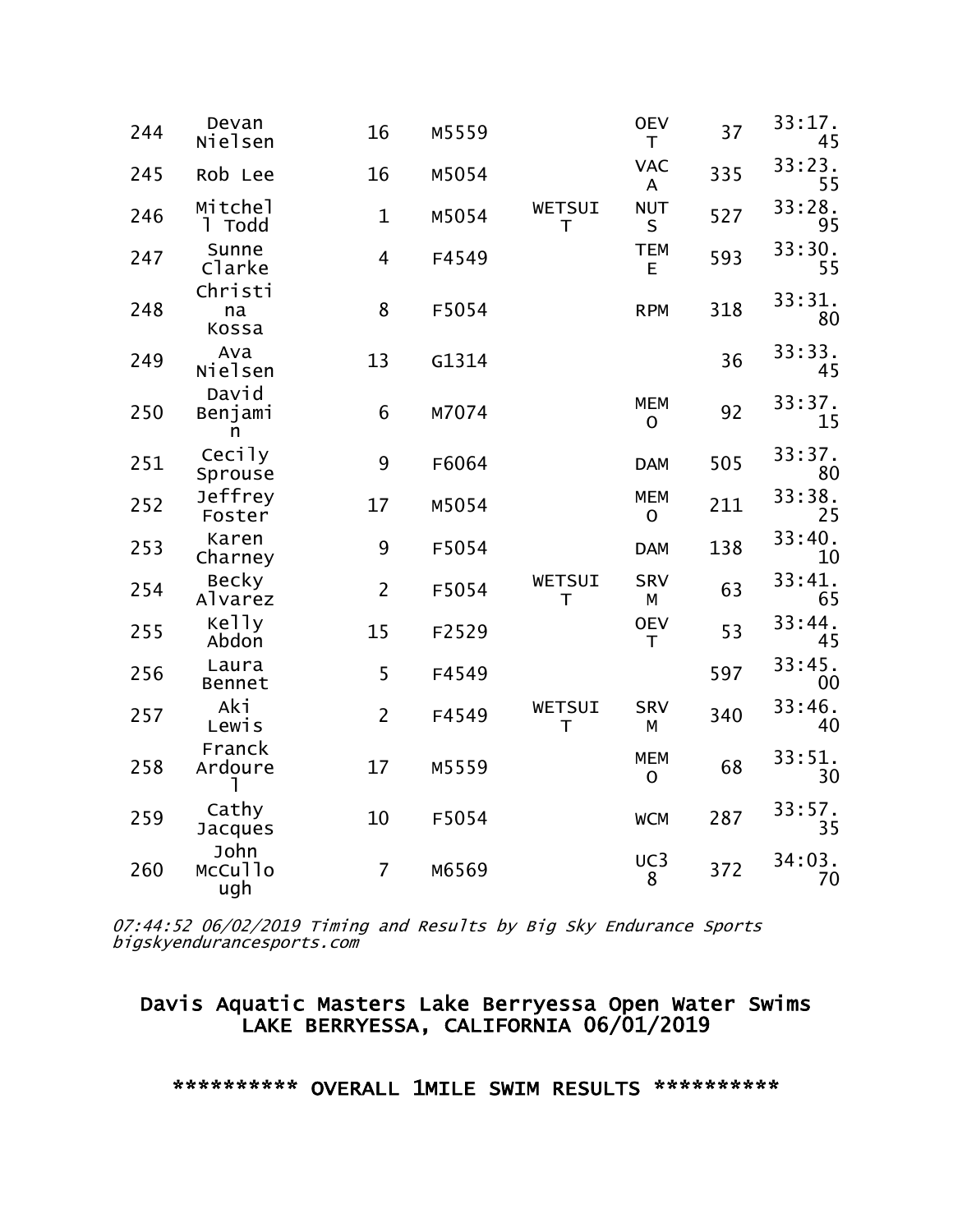| Pla<br>ce | <b>Name</b>               | Divpl<br>ace   | Agegr<br>oup | Wetsu<br>it | Cl <sub>u</sub><br>$\mathbf b$ | Вi<br>b# | Time          |
|-----------|---------------------------|----------------|--------------|-------------|--------------------------------|----------|---------------|
| 261       | Susan<br>Haufler          | 10             | F6064        |             | <b>MEM</b><br>$\mathbf 0$      | 260      | 34:06<br>.05  |
| 262       | Catherin<br>e Scarr       | 11             | F6064        |             | <b>DAM</b>                     | 483      | 34:12<br>.25  |
| 263       | Reid<br>Revelli           | 12             | M3034        |             | UC3<br>8                       | 456      | 34:12<br>.75  |
| 264       | Greg<br>Harris            | 12             | M6064        |             | <b>OEV</b><br>T                | 258      | 34:14<br>.30  |
| 265       | Kelly<br>Stynes           | 6              | F4549        |             | <b>WCM</b>                     | 512      | 34:17<br>.80  |
| 266       | Katharin<br>e Morgan      | 14             | G1314        |             | <b>DAR</b><br>T                | 33       | 34:20<br>.00  |
| 267       | Mike<br>Anderson          | 18             | M5054        |             | <b>DAM</b>                     | 66       | 34:27<br>. 35 |
| 268       | Peter<br>Schorr           | 13             | M6064        |             | UC3<br>8                       | 486      | 34:30<br>. 50 |
| 269       | Ryan<br>Downey            | $\mathbf{1}$   | M4549        | WETSUI<br>T | <b>OEV</b><br>T                | 190      | 34:36<br>.10  |
| 270       | Gota<br>Sakai             | $\overline{2}$ | B1112        |             | <b>DAR</b><br>T                | 45       | 34:44<br>.00  |
| 271       | Dennis<br>Ehrenber<br>ger | 18             | M5559        |             | <b>CCA</b>                     | 191      | 34:45<br>.25  |
| 272       | <b>Brett</b><br>Stone     | $\overline{7}$ | M7074        |             | <b>DAM</b>                     | 588      | 34:45<br>. 75 |
| 273       | Kevin<br>Prochnow         | 19             | M5559        |             | <b>OEV</b><br>T                | 443      | 34:49<br>. 65 |
| 274       | Noah<br>zlot              | 3              | B1112        |             | <b>BCP</b>                     | 52       | 34:50<br>.25  |
| 275       | Greg<br><b>Jacobus</b>    | 8              | M6569        |             | <b>TCA</b><br>М                | 286      | 34:52<br>.20  |
| 276       | Pieter<br>Stroeve         | $\mathbf{1}$   | M7074        | WETSUI<br>T | <b>DAM</b>                     | 511      | 35:00<br>. 85 |
| 277       | Stanley<br>Lee            | 14             | M6064        |             | <b>KON</b><br>A                | 631      | 35:02<br>.00  |
| 278       | Susan<br>Bergmann         | $\mathbf{1}$   | F6064        | WETSUI<br>T | <b>TEM</b><br>E                | 95       | 35:04<br>. 45 |
| 279       | Amy<br>Little             | $\overline{7}$ | F4549        |             | <b>OEV</b><br>T                | 347      | 35:05<br>. 70 |
| 280       | Amanda<br>Bratberg        | $\overline{7}$ | F3034        |             | <b>FGM</b><br>S                | 111      | 35:12<br>.05  |
| 281       | Robert<br>Nisson          | 15             | M6064        |             | <b>SMS</b><br>T.               | 405      | 35:12<br>.60  |
| 282       | Chris<br><b>Bond</b>      | 16             | M6064        |             | <b>OEV</b><br>T                | 106      | 35:15<br>.80  |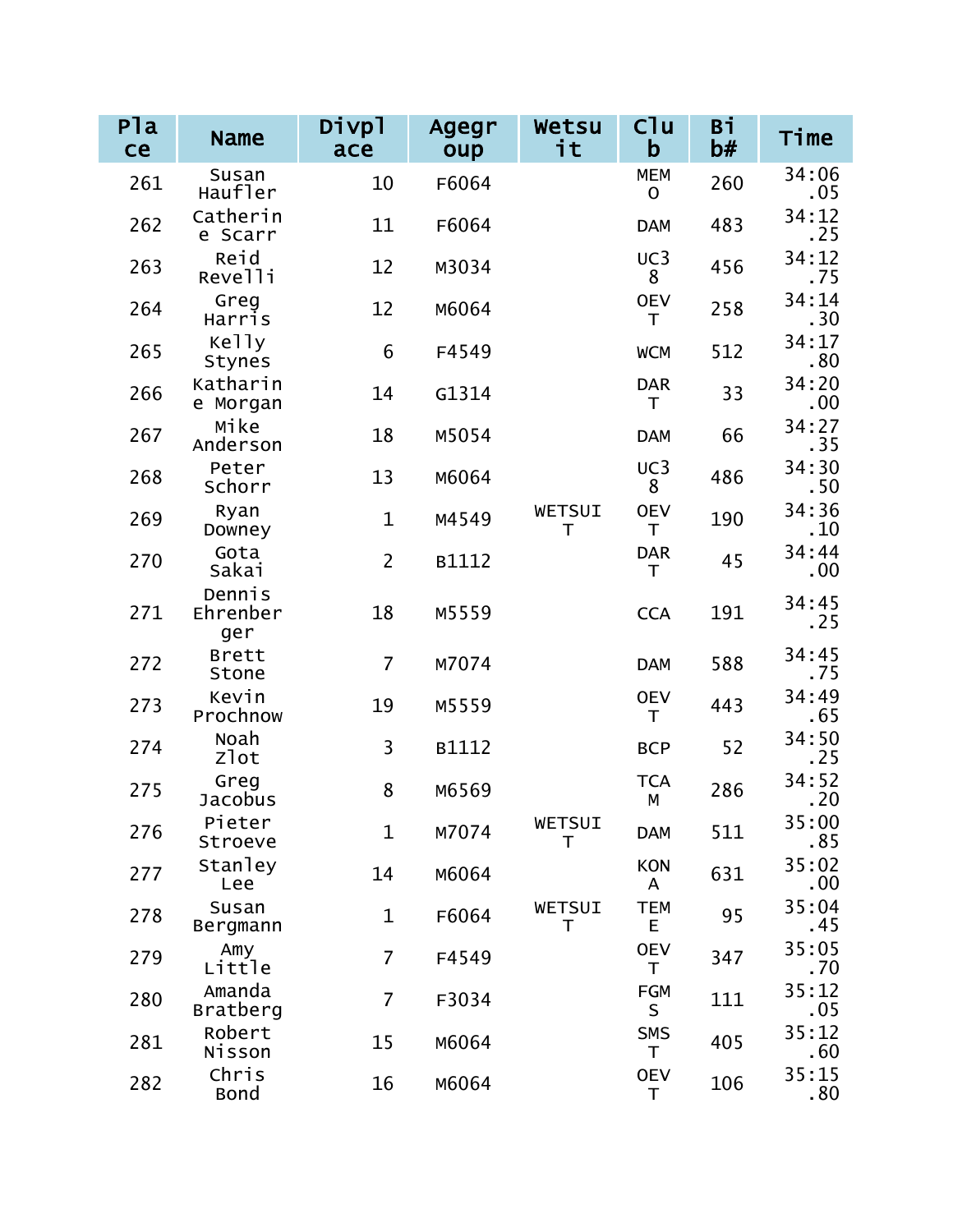| 283 | Lisa<br>Kiehl             | 13             | F4044 | <b>SRM</b>                 | 310 | 35:36<br>$.00 \,$ |
|-----|---------------------------|----------------|-------|----------------------------|-----|-------------------|
| 284 | Margie<br>Villarre<br>a1  | 4              | F6569 | <b>PRE</b><br>S            | 543 | 35:43<br>.00      |
| 285 | Sara<br>Melish            | 11             | F3539 | <b>MCM</b><br>C            | 627 | 35:43<br>. 55     |
| 286 | Cameron<br>Sullivan       | 11             | F5054 | <b>TVM</b>                 | 514 | 35:43<br>.95      |
| 287 | Kurt<br>Austin            | 19             | M5054 | <b>DAM</b>                 | 74  | 35:45<br>. 15     |
| 288 | Thomas<br>Daley           | 9              | M6569 | <b>OEV</b><br>T.           | 165 | 35:51<br>. 45     |
| 289 | Eric<br>Hektner           | 17             | M6064 | <b>TVM</b>                 | 266 | 35:53<br>.50      |
| 290 | Susan<br>Gorman           | 12             | F5054 | UC3<br>8                   | 236 | 35:54<br>.95      |
| 291 | Nathan<br>Kiehl           | $\overline{4}$ | B1112 | <b>SRN</b>                 | 24  | 36:11<br>. 30     |
| 292 | Stephani<br>e Miller      | 12             | F3539 | <b>DAM</b>                 | 383 | 36:12<br>.25      |
| 293 | Martha<br>Diepenbr<br>ock | 5              | F6569 | UC3<br>8                   | 185 | 36:12<br>. 35     |
| 294 | John<br>Ortman            | 20             | M5559 | <b>RAM</b><br>$\mathsf S$  | 415 | 36:18<br>.20      |
| 295 | George<br>Rehmet          | 20             | M5054 | <b>SER</b><br>$\mathsf{C}$ | 455 | 36:21<br>.70      |
| 296 | Lisa<br>Frazier           | 16             | F5559 | <b>VAC</b><br>A            | 215 | 36:24<br>.75      |
| 297 | John<br>Polos             | 11             | M4549 | <b>RPM</b>                 | 440 | 36:26<br>.70      |
| 298 | Maggie<br>Hopkins         | 14             | F4044 | <b>OEV</b><br>$\mathsf T$  | 275 | 36:29<br>.30      |
| 299 | Katie<br><b>Fox</b>       | 17             | F5559 | <b>OEV</b><br>T            | 212 | 36:29<br>. 90     |
| 300 | Joanne<br>English         | 12             | F6064 | <b>OEV</b><br>T.           | 197 | 36:30<br>.95      |
| 301 | Heather<br>Kohler         | 15             | F4044 | <b>SAC</b><br>MA           | 315 | 36:32<br>. 30     |
| 302 | Annette<br>Coholan        | $\overline{2}$ | F7074 | <b>RHM</b><br>S            | 142 | 36:34<br>.80      |
| 303 | John<br>Polzoni           | 12             | M4549 | UC3<br>8                   | 441 | 36:44<br>. 35     |
| 304 | Jennifer<br>Ramos         | 13             | F3539 | <b>VAC</b><br>A            | 451 | 36:49<br>. 15     |
| 305 | Julie<br>Seabourn         | 18             | F5559 | <b>EDH</b><br>$\sf S$      | 488 | 36:49<br>.25      |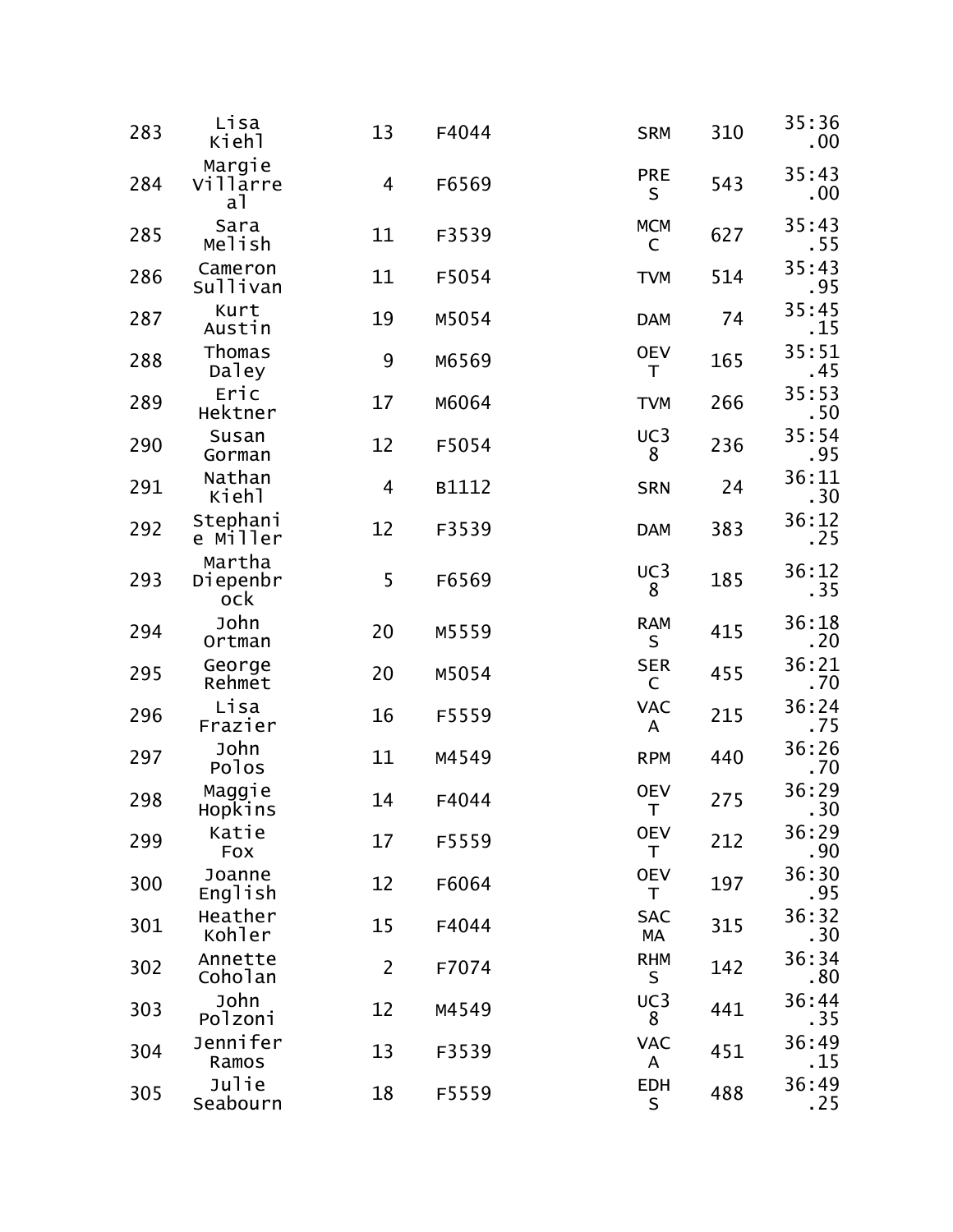|     | e                       |                |       |               |                 |     |               |
|-----|-------------------------|----------------|-------|---------------|-----------------|-----|---------------|
| 306 | Leslie<br>Mladinic<br>h | 8              | F4549 |               | <b>WCM</b>      | 385 | 36:50<br>.95  |
| 307 | Lora<br>Murray          | 3              | F5054 | <b>WETSUI</b> | <b>DAM</b>      | 396 | 36:51<br>.20  |
| 308 | Maurice<br>Pitesky      | 13             | M4549 |               | <b>DAM</b>      | 435 | 37:00<br>. 55 |
| 309 | Jason<br>Ballow         | 9              | M4044 |               | <b>LTN</b><br>B | 80  | 37:04<br>.25  |
| 310 | Gary<br>Domer           | 1              | M6064 | WETSUI        | <b>TNS</b>      | 187 | 37:04<br>.45  |
| 311 | Barbara<br><b>Brown</b> | 6              | F6569 |               | <b>WCM</b>      | 119 | 37:12<br>.90  |
| 312 | Eric<br>Lane            | $\overline{2}$ | M5054 | WETSUI        | <b>OEV</b>      | 323 | 37:13<br>.95  |

## Davis Aquatic Masters Lake Berryessa Open Water Swims<br>LAKE BERRYESSA, CALIFORNIA 06/01/2019

| P <sub>1</sub> a<br>ce | <b>Name</b>          | Divpl<br>ace | Agegr<br>oup | Wetsu<br>it | C <sub>1</sub><br>ub       | Bi<br>b# | Time         |
|------------------------|----------------------|--------------|--------------|-------------|----------------------------|----------|--------------|
| 313                    | Alexande<br>r Levin  | 21           | M5054        |             | <b>USF</b>                 | 339      | 37:15<br>.05 |
| 314                    | James<br>Cotta       | 21           | M5559        |             | <b>CGM</b>                 | 149      | 37:28<br>.90 |
| 315                    | Rob<br>Eisenbac<br>h | 3            | M5054        | WETSUI<br>T | <b>OEV</b><br>т            | 192      | 37:48<br>.40 |
| 316                    | Judy<br>McDonald     | 13           | F6064        |             | <b>DAM</b>                 | 373      | 37:51<br>.05 |
| 317                    | Deborah<br>Gritts    | 19           | F5559        |             | <b>DAM</b>                 | 241      | 37:57<br>.65 |
| 318                    | Megan<br>Wygant      | 14           | F3539        |             | <b>SER</b><br>$\mathsf{C}$ | 572      | 38:04<br>.25 |
| 319                    | Lynn<br>Yamash       | 14           | F6064        |             |                            | 629      | 38:06<br>.65 |
| 320                    | Joan<br>Crow         | 20           | F5559        |             | <b>DAM</b>                 | 155      | 38:13<br>.70 |
| 321                    | Arthur<br>Weber      | 22           | M5559        |             | <b>DAM</b>                 | 555      | 38:17<br>.05 |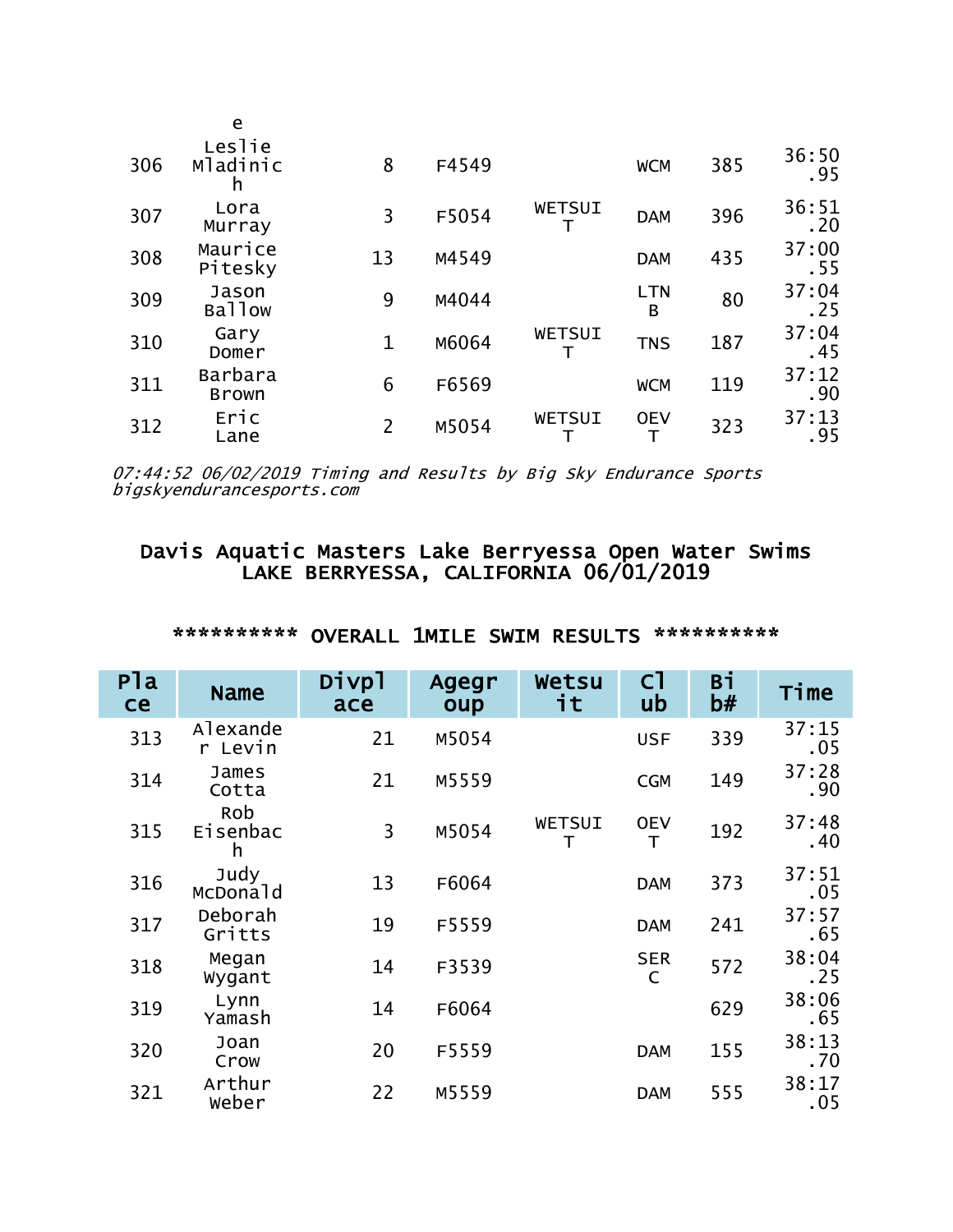| 322 | Polly<br>Lewitz            | 15             | F6064  |             | <b>MTR</b><br>C         | 342 | 38:21<br>. 35     |
|-----|----------------------------|----------------|--------|-------------|-------------------------|-----|-------------------|
| 323 | Chenoa<br>Devine           | $\mathbf{1}$   | $G19+$ |             |                         | 13  | 38:26<br>.90      |
| 324 | Diane<br>Barrett           | 16             | F6064  |             | <b>DAM</b>              | 84  | 38:30<br>.30      |
| 325 | Patricia<br>Newman         | $\overline{7}$ | F6569  |             | <b>DAM</b>              | 404 | 38:45<br>.90      |
| 326 | Gary<br>Glickman           | 10             | M4044  |             | <b>MAM</b>              | 232 | 38:48<br>.30      |
| 327 | Kerith<br>Overstre<br>et   | 9              | F4549  |             | <b>OEV</b><br>T         | 416 | 38:49<br>.90      |
| 328 | Karen<br>Sheehy            | 13             | F5054  |             | <b>VAC</b><br>A         | 491 | 39:09<br>.50      |
| 329 | Deanna<br>Johnson          | 17             | F6064  |             | <b>DAM</b>              | 294 | 39:11<br>$.00 \,$ |
| 330 | Ben<br>Sacks               | 22             | M5054  |             | <b>DAM</b>              | 478 | 39:16<br>.70      |
| 331 | Ignacio<br>Castano<br>De A | 5              | B1112  |             | <b>DAR</b><br>$\top$    | 9   | 39:23<br>.70      |
| 332 | Katy<br>Lantz              | 8              | F6569  |             | <b>DAM</b>              | 325 | 39:23<br>.85      |
| 333 | Dilon<br>Hanks             | $\overline{2}$ | M4044  | WETSUI<br>T | UC3<br>8                | 251 | 39:27<br>.05      |
| 334 | John<br>Griffith<br>S      | 23             | M5054  |             | <b>NBA</b>              | 240 | 39:30<br>.15      |
| 335 | Matthew<br>Gawlick         | 11             | M4044  |             | <b>WOO</b><br>D         | 223 | 39:44<br>.90      |
| 336 | Daniela<br><b>Barnea</b>   | $\mathbf 1$    | F7579  |             | <b>STA</b><br>${\sf N}$ | 83  | 39:51<br>.05      |
| 337 | Keith<br>Heiden            | 18             | M6064  |             | UC3<br>8                | 264 | 39:54<br>.15      |
| 338 | Kathy<br>Viatella          | 14             | F5054  |             | <b>DAM</b>              | 542 | 39:57<br>.75      |
| 339 | Diane<br>Davis             | 9              | F6569  |             | <b>DAM</b>              | 172 | 40:02<br>. 10     |
| 340 | Kelley<br>Griest           | 18             | F6064  |             | <b>WCM</b>              | 239 | 40:03<br>.85      |
| 341 | Greg<br>Geibel             | $\mathbf{1}$   | M3539  | WETSUI<br>T | <b>TOC</b>              | 225 | 40:06<br>.25      |
| 342 | Donald<br>Ingalls          | $\mathbf{1}$   | M8084  | WETSUI<br>Τ | <b>MVM</b>              | 282 | 40:17<br>.90      |
| 343 | Jacqueli<br>ne Romo        | 15             | F5054  |             | <b>DAM</b>              | 468 | 40:19<br>.85      |
| 344 | John                       | 23             | M5559  |             | <b>TOC</b>              | 176 | 40:20             |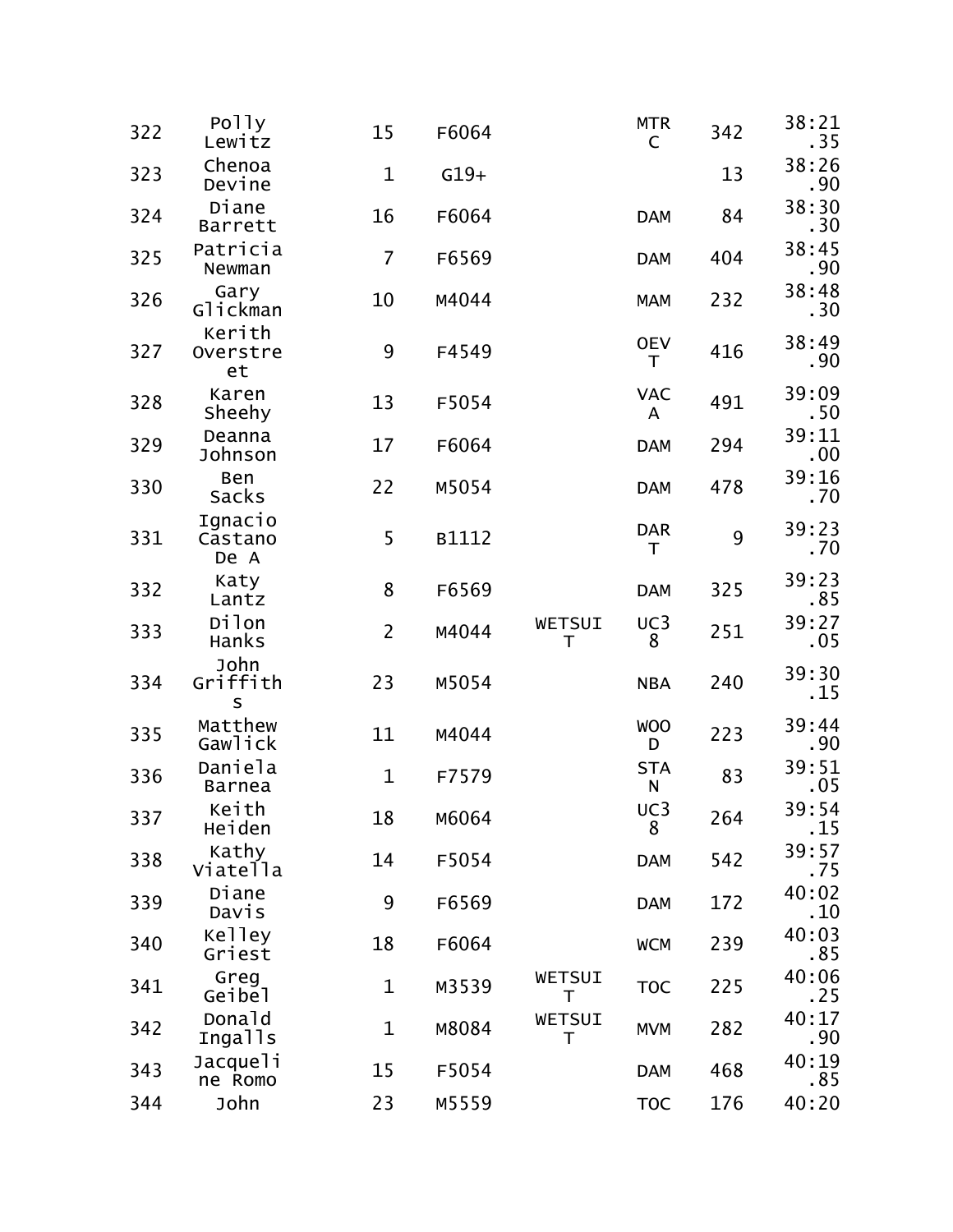|     | Debenede<br>tti             |                |       |             |                            |     | .60           |
|-----|-----------------------------|----------------|-------|-------------|----------------------------|-----|---------------|
| 345 | Pau <sub>1</sub><br>Perrone | 13             | M3539 |             | <b>HTU</b><br>B            | 425 | 40:26<br>.95  |
| 346 | Kildine<br>Harms            | 10             | F6569 |             | <b>WCM</b>                 | 257 | 40:30<br>.35  |
| 347 | Elizabet<br>h Kelly         | $\mathbf{1}$   | F3034 | WETSUI<br>T | <b>OEV</b><br>T            | 306 | 40:32<br>.65  |
| 348 | Bonnie<br>Carpente<br>r     | $\mathbf{1}$   | F4044 | WETSUI<br>T | UC3<br>8                   | 608 | 40:33<br>.45  |
| 349 | Susan<br>Imperial           | 21             | F5559 |             | <b>TEM</b><br>E            | 281 | 40:39<br>.10  |
| 350 | Koung<br>Chaiyasa<br>ne     | 15             | F3539 |             | UC3<br>8                   | 135 | 40:44<br>.40  |
| 351 | Jennifer<br>Guirl           | 10             | F4549 |             | <b>MOS</b><br>T            | 244 | 40:44<br>.60  |
| 352 | Amy<br>Lemmer               | 22             | F5559 |             | <b>SMA</b><br>C            | 338 | 40:46<br>.80  |
| 353 | Jennifer<br>Alfar           | 16             | F4044 |             | <b>DAM</b>                 | 60  | 40:48<br>.25  |
| 354 | Joan<br>Turner              | 23             | F5559 |             | <b>SER</b><br>$\mathsf{C}$ | 534 | 40:57<br>.90  |
| 355 | Patricia<br><b>Banks</b>    | 11             | F6569 |             | <b>SER</b><br>$\mathsf{C}$ | 81  | 40:59<br>.05  |
| 356 | Mike<br>Laramie             | $\mathbf{1}$   | M8084 |             | <b>SER</b><br>C            | 326 | 41:10<br>. 15 |
| 357 | Leslie<br>Westerga<br>ard   | $\overline{2}$ | F7579 |             | <b>DAM</b>                 | 558 | 41:24<br>.80  |
| 358 | William<br>Van Horn         | $\overline{2}$ | M8084 |             | <b>TOC</b>                 | 537 | 41:26<br>.80  |
| 359 | Finn<br>Chapman             | 6              | B1314 |             |                            | 10  | 41:33<br>.65  |
| 360 | will<br>Davis               | 10             | M6569 |             | <b>DAM</b>                 | 174 | 41:47<br>.25  |
| 361 | Denise<br>Platts            | 16             | F5054 |             | <b>SRV</b><br>М            | 630 | 41:57<br>. 35 |
| 362 | Siobhan<br><b>Blake</b>     | $\overline{2}$ | F3539 | WETSUI<br>Τ | <b>OEV</b><br>T.           | 101 | 42:04<br>. 55 |
| 363 | <b>Betsy</b><br>Magen       | $\overline{2}$ | F4044 | WETSUI<br>T | <b>OEV</b><br>T.           | 356 | 42:19<br>. 10 |
| 364 | Ruth<br>Meyers              | 19             | F6064 |             | <b>CMA</b><br>М            | 380 | 42:25<br>.30  |

<sup>07:44:52 06/02/2019</sup> Timing and Results by Big Sky Endurance Sports bigskyendurancesports.com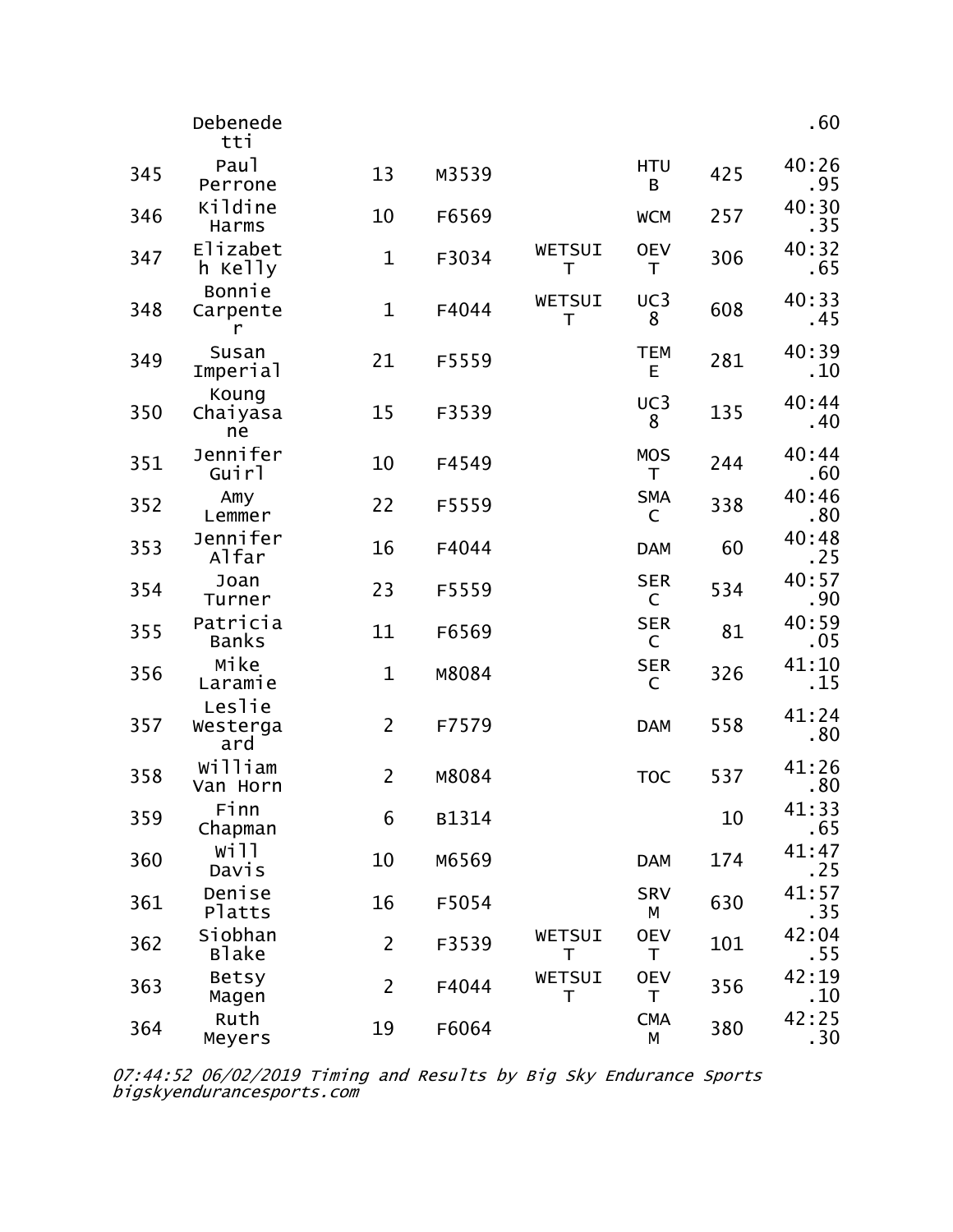# Davis Aquatic Masters Lake Berryessa Open Water Swims<br>LAKE BERRYESSA, CALIFORNIA 06/01/2019

| <b>Pla</b><br>ce | <b>Name</b>                      | Divpla<br>ce   | Agegro<br>up | Wetsu<br>it | C1u<br>$\mathsf{b}$        | Bib<br># | Time                    |
|------------------|----------------------------------|----------------|--------------|-------------|----------------------------|----------|-------------------------|
| 365              | Valeri<br>e<br>Arment<br>O       | 12             | F6569        |             | UC3<br>8                   | 69       | 42:39.9<br>5            |
| 366              | Fiona<br>Murphy                  | $\mathbf{1}$   | F1824        | WETSUI<br>T | <b>OEV</b><br>т            | 393      | 43:18.2                 |
| 367              | Kaitly<br>n<br>Murphy            | $\overline{2}$ | F3034        | WETSUI<br>т | <b>OEV</b><br>Τ            | 394      | 43:18.8<br>5            |
| 368              | Bart<br>Meh <sub>1</sub> ho<br>p | 24             | M5559        |             | <b>OEV</b><br>Т            | 377      | 43:42.6<br>5            |
| 369              | Jane<br>Koege1                   | $\overline{2}$ | F6064        | WETSUI<br>Τ | <b>SER</b><br>$\mathsf{C}$ | 314      | 44:02.2<br>5            |
| 370              | Martin<br>Mann                   | 8              | M7074        |             | <b>VAC</b><br>$\mathsf{A}$ | 358      | 44:26.4                 |
| 371              | Lilly<br>Jones                   | 16             | F2529        |             | <b>MCM</b><br>$\mathsf{C}$ | 299      | 45:22.9<br>0            |
| 372              | Jennif<br>er<br>Eisley           | 17             | F5054        |             | <b>SMA</b><br>C            | 193      | 45:32.2<br>5            |
| 373              | Marjor<br>iе<br>Feller           | 3              | F7074        |             | UC3<br>8                   | 204      | 46:56.8<br>$\mathbf{0}$ |
| 374              | John<br>Magee                    | 19             | M6064        |             | <b>SRV</b><br>М            | 354      | 47:06.9<br>0            |
| 375              | Barbar<br>a<br>McQuin<br>n       | 3              | F6064        | WETSUI<br>т | <b>TEM</b><br>Е            | 376      | 47:35.5<br>O            |
| 376              | Bill<br>Wygant                   | 9              | M7074        |             | <b>SER</b><br>C            | 571      | 47:47.0                 |
| 377              | David<br>Leites                  | $\overline{2}$ | M3539        | WETSUI<br>Т |                            | 640      | 48:36.5<br>5            |
| 378              | Luis<br>Jimene<br>Z              | 12             | M4044        |             | <b>USF</b>                 | 292      | 48:50.8<br>U            |
| 379              | Corky<br>Ingrah                  | 20             | M6064        |             | <b>MOS</b><br>T            | 283      | 49:08.7<br>$\bf{0}$     |